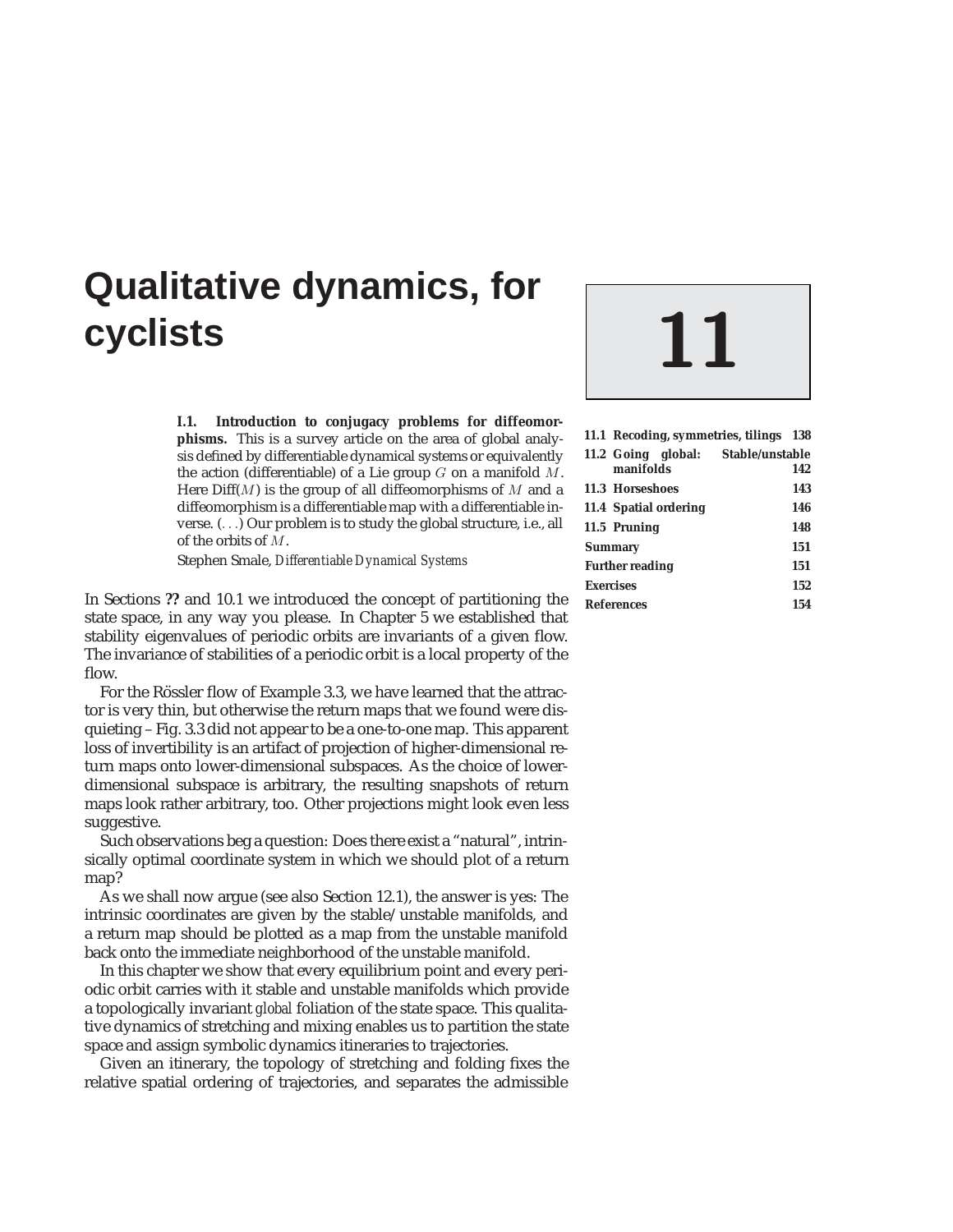and inadmissible itineraries. The level is distinctly cyclist, in distinction to the pedestrian tempo of the preceding chapter. Skip this chapter unless you really need to get into nitty-gritty details of symbolic dynamics.



# **11.1 Recoding, symmetries, tilings**

In Chapter 9 we made a claim that if there is a symmetry of dynamics, we must use it. So let's take the old pinball game and "quotient the state space by the symmetry or "desymmetrize."

Though a useful tool, Markov partitioning is not without drawbacks. One glaring shortcoming is that Markov partitions are not unique: any of many different partitions might do the job. The 3-disk system offers a simple illustration of different Markov partitioning strategies for the same dynamical system.

The  $A = \{1, 2, 3\}$  symbolic dynamics for 3-disk system is neither unique, nor necessarily the smartest one - before proceeding it pays to exploit the symmetries of the pinball in order to obtain a more efficient description. In Chapter **??** we shall be handsomely rewarded for our labors.

As the three disks are equidistantly spaced, our game of pinball has a sixfold symmetry. For instance, the cycles  $\overline{12}$ ,  $\overline{23}$ , and  $\overline{13}$  are related to each other by rotation by  $\pm 2\pi/3$  or, equivalently, by a relabeling of the disks. The disk labels are arbitrary; what is important is how a trajectory evolves as it hits subsequent disks, not what label the starting disk had. We exploit this symmetry by *recoding*, in this case replacing the absolute disk labels by relative symbols, indicating the type of the collision. For the 3-disk game of pinball there are two topologically distinct kinds of collisions, Fig. 11.1:

 $s_i = \begin{cases} 0 & \text{:} \quad \text{pihball returns to the disk it came from} \\ 1 & \text{:} \quad \text{pihball continues to the third disk}. \end{cases}$  (11.1)

This *binary* symbolic dynamics has two immediate advantages over the ternary one; the prohibition of self-bounces is automatic, and the coding utilizes the symmetry of the 3-disk pinball game in elegant manner. If the disks are sufficiently far apart there are no further restrictions on symbols, the symbolic dynamics is complete, and *all* binary sequences 10.2, page 133 (see Table 10.1) are admissible itineraries.

#### **Example 11.1 Recoding ternary symbolic dynamics in binary:**

Given a ternary sequence and labels of 2 preceding disks, rule (11.1) fixes the subsequent binary symbols. Here we list an arbitrary ternary itinerary, and the corresponding binary sequence:

|                  | ternary : $3\ 1\ 2\ 1\ 3\ 1\ 2\ 3\ 2\ 1\ 2\ 3\ 1\ 3\ 2\ 3$ |  |  |  |  |  |  |  |  |                                          |
|------------------|------------------------------------------------------------|--|--|--|--|--|--|--|--|------------------------------------------|
|                  | binary : $\cdot$ 10101101011010                            |  |  |  |  |  |  |  |  | (11.2)                                   |
| smale - 5jun2005 |                                                            |  |  |  |  |  |  |  |  | ChaosBook.org version11.9.2, Aug 21 2007 |



**Fig. 11.1** Binary labeling of trajectories of the symmetric 3-disk pinball; a bounce in which the trajectory returns to the preceding disk is labeled 0, and a bounce which results in continuation to the third disk is labeled 1.

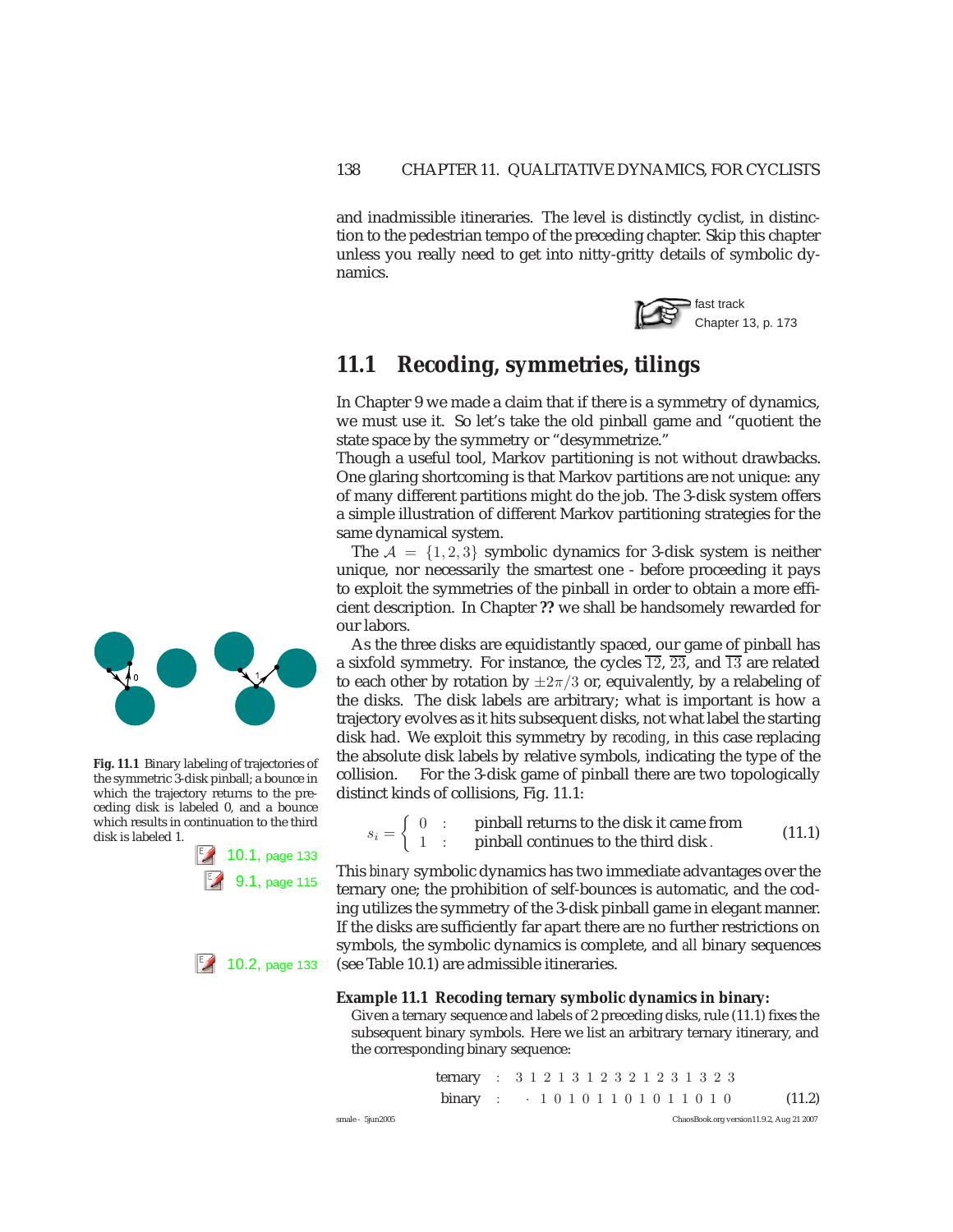

**Fig. 11.2** The 3-disk game of pinball with the disk radius : center separation ratio a:R = 1:2.5. (a) 2-cycles  $\overline{12}$ ,  $\overline{13}$ ,  $\overline{23}$ , and 3-cycles  $\overline{123}$  and  $\overline{132}$  (not drawn). (b) The fundamental domain, i.e., the small 1/6th wedge indicated in (a), consisting of a section of a disk, two segments of symmetry axes acting as straight mirror walls, and an escape gap. The above five cycles restricted to the fundamental domain are the two fixed points  $\overline{0}$ ,  $\overline{1}$ . See Fig. 9.2 for cycle  $\overline{10}$  and further examples.

The first 2 disks initialize the trajectory and its direction;  $3 \mapsto 1 \mapsto 2 \mapsto \cdots$ . Due to the 3-disk symmetry the six distinct 3-disk sequences initialized by 12, 13, 21, 23, 31, 32 respectively have the same weights, the same size partitions, and are coded by a single binary sequence. For periodic orbits, the equivalent ternary cycles reduce to binary cycles of 1/3, 1/2 or the same length. How this works is best understood by inspection of Table 11.1, Fig. 11.1 and Fig. 9.5.

The 3-disk game of pinball is tiled by six copies of the *fundamental domain*, a one-sixth slice of the full 3-disk system, with the symmetry axes acting as reflecting mirrors, see Fig. 11.1 (b). Every global 3-disk trajectory has a corresponding fundamental domain mirror trajectory obtained by replacing every crossing of a symmetry axis by a reflection. Depending on the symmetry of the full state space trajectory, a repeating binary symbols block corresponds either to the full periodic orbit or to a relative periodic orbit (examples are shown in Fig. 11.1 and Table 11.1). An irreducible segment corresponds to a periodic orbit in the fundamental domain. Table 11.1 lists some of the shortest binary periodic orbits, together with the corresponding full 3-disk symbol sequences and orbit symmetries. For a number of deep reasons that will be elucidated in Chapter **??**, life is much simpler in the fundamental do-<br>Be elucidated in Chapter **??**, life is much simpler in the fundamental domain than in the full system, so whenever possible our computations will be carried out in the fundamental domain.

#### **Example 11.2**  $C_2$  **recoded:**

As the simplest example of implementing the above scheme consider the  $C_2$ symmetry of Example 9.3. For our purposes, all that we need to know here is that each orbit or configuration is uniquely labeled by an infinite string  $\{s_i\}$ ,  $s_i = +$ , – and that the dynamics is invariant under the  $+ \leftrightarrow -$  interchange, i.e., it is  $C_2$  symmetric. The  $C_2$  symmetry cycles separate into two classes, the self-dual configurations  $+-, ++--, +++---, +-++-++-, \cdots$ , with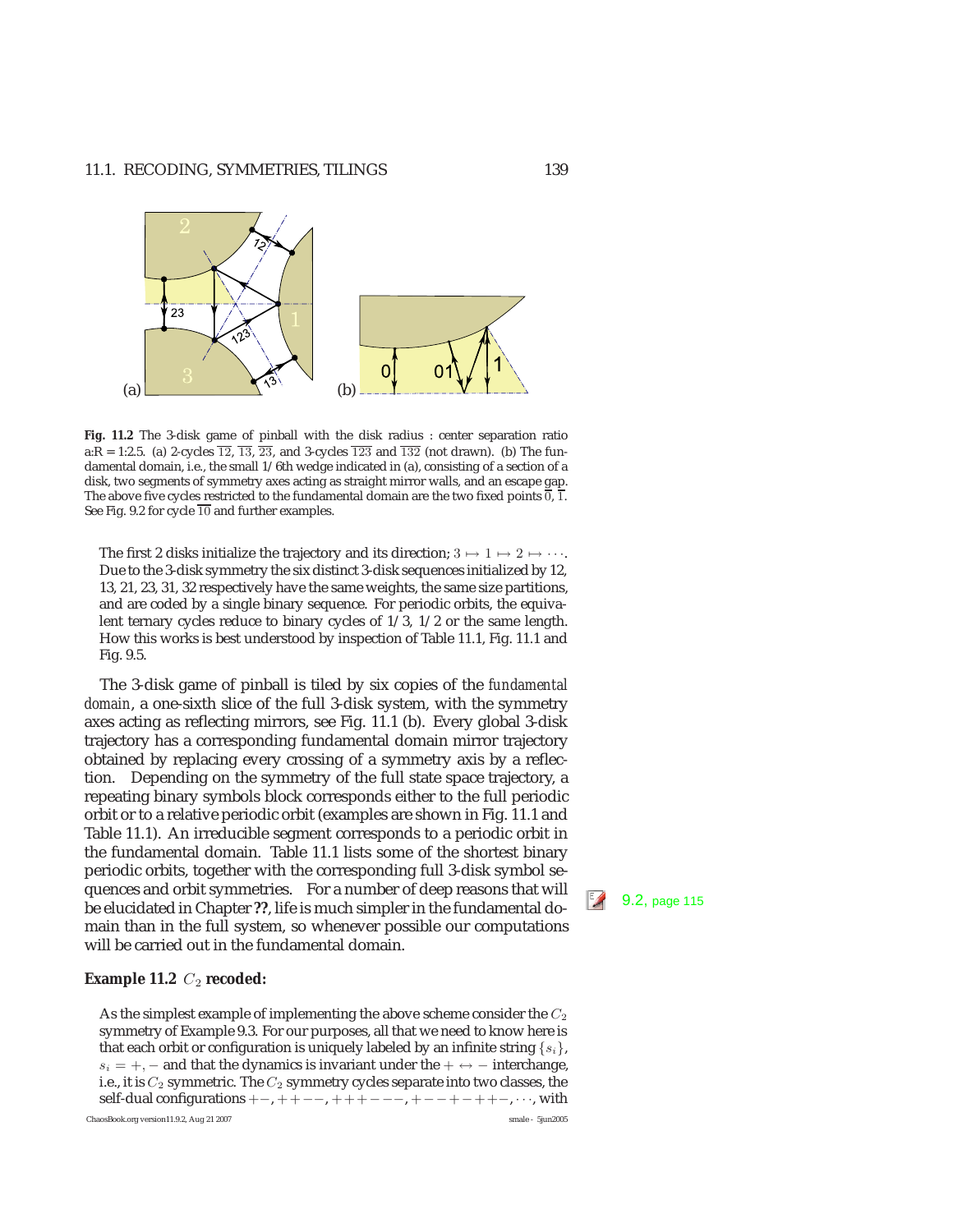| $\tilde{p}$       | $\boldsymbol{p}$  | $\mathbf{g}_{\tilde{p}}$ |                  |                                     |                                |
|-------------------|-------------------|--------------------------|------------------|-------------------------------------|--------------------------------|
| $\mathbf{0}$<br>1 | 12<br>123         | $\sigma_{12}$            | $\tilde{p}$      | $\mathcal{p}$                       | $\mathbf{g}_{\tilde{p}}$       |
|                   |                   | $C_3$                    | 000001           | 121212 131313                       | $\sigma_{23}$                  |
| 01                | 1213              | $\sigma_{23}$            | 000011<br>000101 | 121212313131232323<br>121213        | $C_3^2$<br>$\epsilon$          |
| 001               | 121 232 313       | $C_3$                    | 000111           | 121213 212123                       | $\sigma_{12}$                  |
| 011               | 121323            | $\sigma_{13}$            | 001011<br>001101 | 121232 131323<br>121231 323213      | $\sigma_{23}$<br>$\sigma_{13}$ |
| 0001              | 1212 1313         |                          | 001111           | 121231 232312 313123                | C <sub>3</sub>                 |
| 0011              | 1212 3131 2323    | $\sigma_{23}$<br>$C_3^2$ | 010111<br>011111 | 121312313231232123<br>121321 323123 | $C_3^2$                        |
| 0111              | 12132123          | $\sigma_{12}$            |                  |                                     | $\sigma_{13}$                  |
| 00001             | 12121 23232 31313 |                          | 0000001          | 1212121 2323232 3131313             | $C_3$                          |
| 00011             | 12121 32323       | $C_{3}$<br>$\sigma_{13}$ | 0000011          | 12121213232323                      | $\sigma_{13}$                  |
| 00101             | 12123 21213       | $\sigma_{12}$            | 0000101          | 1212123 2121213                     | $\sigma_{12}$                  |
| 00111             | 12123             | $\epsilon$               | 0000111          | 1212123                             | $\epsilon$                     |
| 01011             | 12131 23212 31323 | $C_{3}$                  |                  |                                     |                                |
| 01111             | 12132 13123       | $\sigma_{23}$            |                  |                                     |                                |
|                   |                   |                          |                  |                                     |                                |

**Table 11.1**  $C_{3v}$  correspondence between the binary labeled fundamental domain prime cycles  $\tilde{p}$  and the full 3-disk ternary labeled cycles  $p,$  together with the  $C_{3v}$  transformation that maps the end point of the  $\tilde{p}$  cycle into the irreducible segment of the p cycle, see Section 9.2. Breaks in the above ternary sequences mark repeats of the irreducible segment. The multiplicity of  $p$  cycle is  $m_p =$  $6n_{\tilde{p}}/n_p$ . The shortest pair of the fundamental domain cycles related by time reversal (but no spatial symmetry) are the 6-cycles 001011 and 001101.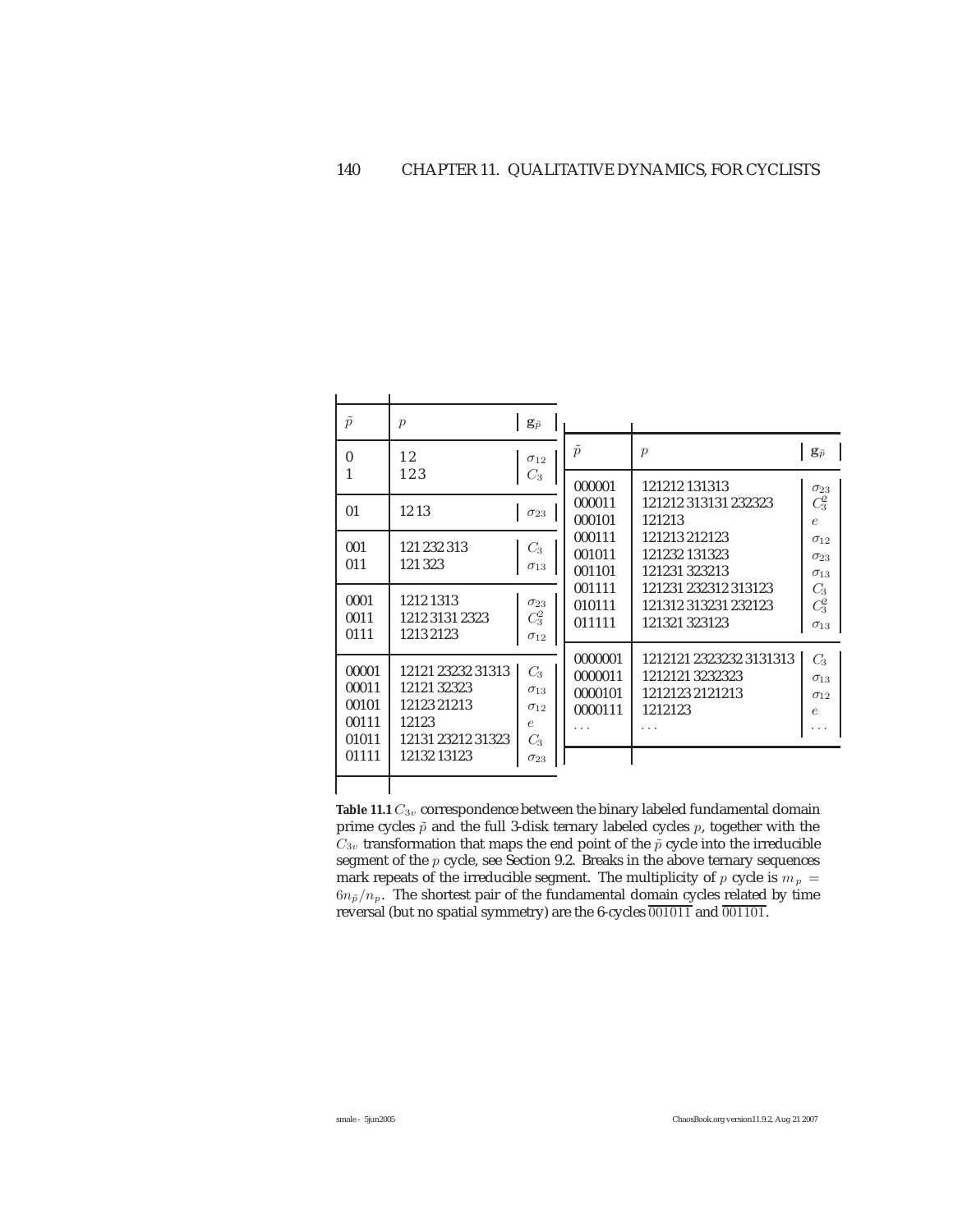Ĭ.

| $\tilde{p}$                                        | $\mathcal{p}$                                                                                             | $m_p$                                                                     |
|----------------------------------------------------|-----------------------------------------------------------------------------------------------------------|---------------------------------------------------------------------------|
| 1<br>$\mathbf{0}$                                  | $^+$<br>$-+$                                                                                              | $\begin{array}{c} 2 \\ 1 \end{array}$                                     |
| 01                                                 | $- - + +$                                                                                                 | $\mathbf{1}$                                                              |
| 001<br>011                                         | $- + +$<br>$---+++$                                                                                       | 2<br>$\overline{1}$                                                       |
| 0001<br>0011<br>0111                               | $- + - - + - + +$<br>$- + + +$<br>$- - - + + + + +$                                                       | 1<br>2<br>1                                                               |
| 00001<br>00011<br>00101<br>00111<br>01011<br>01111 | $-+ - + -$<br>-+--- +-+++<br>$- + + - - + - - + +$<br>$- + - - - + - + + +$<br>$- - + + +$<br>----- +++++ | 2<br>$\overline{1}$<br>1<br>$\mathbf{1}$<br>$\overline{c}$<br>$\mathbf 1$ |
| 001011<br>001101                                   | $- + + - - - + - - + + + -$<br>$- + + + - - + - - + +$                                                    | 1<br>1                                                                    |
|                                                    |                                                                                                           |                                                                           |

**Table 11.2** Correspondence between the  $C_2$  symmetry reduced cycles  $\tilde{p}$  and the standard Ising model periodic configurations  $p$ , together with their multiplicities  $m_p$ . Also listed are the two shortest cycles (length 6) related by time reversal, but distinct under  $C_2$ .

multiplicity  $m_p = 1$ , and the asymmetric pairs  $+, -, + + -, - - +, \cdots$ , with multiplicity  $m_p = 2$ . For example, as there is no absolute distinction between the "up" and the "down" spins, or the "left" or the "right" lobe,  $Λ_+ = Λ_-,$  $\Lambda_{++-} = \Lambda_{+--}$ , and so on.<br>The symmetry reduced labeling  $\rho_i \in \{0,1\}$  is related to the standard  $s_i \in \mathbb{Z}$  ??, page ??

 $\{+, -\}$  Ising spin labeling by

If 
$$
s_i = s_{i-1}
$$
 then  $\rho_i = 1$   
\nIf  $s_i \neq s_{i-1}$  then  $\rho_i = 0$  (11.3)

For example,  $\overline{+}$  =  $\cdots$  + + + +  $\cdots$  maps into  $\cdots$  111  $\cdots$  =  $\overline{1}$  (and so does  $\overline{-}$ ),  $\overline{-+}$  =  $\cdots$  - + - +  $\cdots$  maps into  $\cdots$  000  $\cdots$  =  $\overline{0}$ ,  $\overline{-++-}$  =  $\cdots$  - - + + - $-++\cdots$  maps into  $\cdots$  0101  $\cdots = \overline{01}$ , and so forth. A list of such reductions is given in Table 11.2.

#### Example 11.3  $C_{3v}$  recoded - 3-disk game of pinball:

The  $C_{3v}$  recoding can be worked out by a glance at Fig. 11.1 (a) (continuation of Example 9.4). For the symmetric 3-disk game of pinball the fundamental domain is bounded by a disk segment and the two adjacent sections of

ChaosBook.org version11.9.2, Aug 21 2007 smale - 5jun2005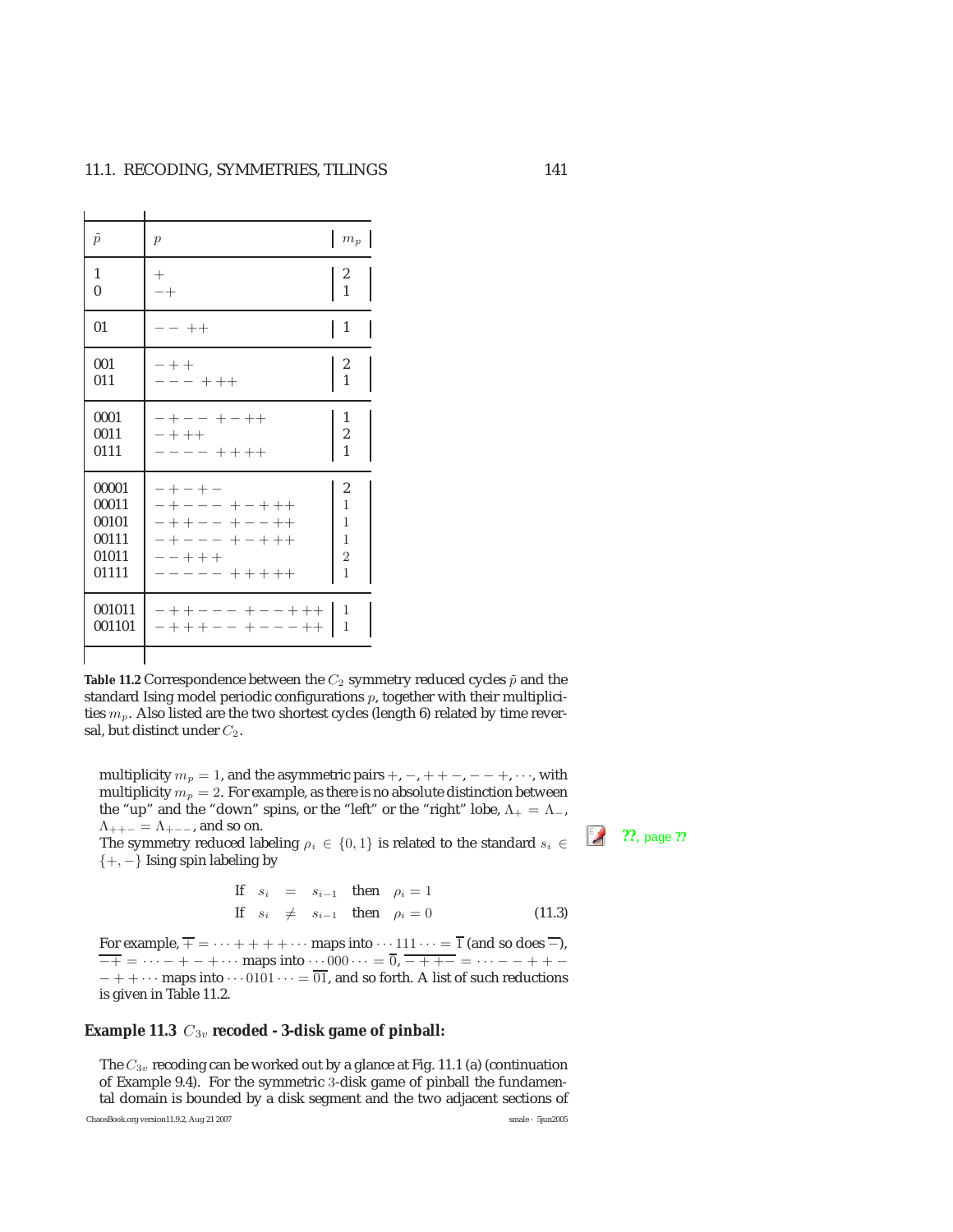the symmetry axes that act as mirrors (see Fig. 11.1 (b)). The three symmetry axes divide the space into six copies of the fundamental domain. Any trajectory on the full space can be pieced together from bounces in the fundamental domain, with symmetry axes replaced by flat mirror reflections. The binary  $\{0, 1\}$  reduction of the ternary three disk  $\{1, 2, 3\}$  labels has a simple geometric interpretation: a collision of type 0 reflects the projectile to the disk it comes from (back–scatter), whereas after a collision of type 1 projectile continues to the third disk. For example,  $\overline{23} = \cdots 232323 \cdots$  maps into  $\cdots$  000 $\cdots = \overline{0}$  (and so do  $\overline{12}$  and  $\overline{13}$ ),  $\overline{123} = \cdots 12312 \cdots$  maps into  $\cdots$  111  $\cdots = \overline{1}$  (and so does  $\overline{132}$ ), and so forth. A list of such reductions for short cycles is given in Table 11.1, Fig. 11.1 and Fig. 9.5.

# **11.2 Going global: Stable/unstable manifolds**

A neighborhood of a trajectory deforms as it is transported by the flow. In the linear approximation, the stability matrix  $A$  describes this shearing of an infinitesimal neighborhood in an infinitesimal time step. The shearing after finite time is described by the fundamental matrix  $M^t$ . Its eigenvalues and eigendirections describe deformation of an initial infinitesimal sphere of neighboring trajectories into an ellipsoid time  $t$ later. Nearby trajectories separate exponentially along the unstable directions, approach each other along the stable directions, and maintain their distance along the marginal directions.

The fixed or periodic point  $x^*$  fundamental matrix  $M_n(x^*)$  eigenvectors (5.9) form a rectilinear coordinate frame in which the flow into, out of, or encircling the fixed point is linear in the sense of Section 4.2. These eigendirections are numerically continued into global curvilinear invariant manifolds as follows.

The global continuations of the local stable, unstable eigendirections are called the *stable*, respectively *unstable manifolds*. They consist of all points which march into the fixed point forward, respectively backward in time

$$
W^s = \{x \in \mathcal{M} : f^t(x) - x^* \to 0 \text{ as } t \to \infty\}
$$
  

$$
W^u = \{x \in \mathcal{M} : f^{-t}(x) - x^* \to 0 \text{ as } t \to \infty\}.
$$
 (11.4)

The stable/unstable manifolds of a flow are rather hard to visualize, so as long as we are not worried about a global property such as the number of times they wind around a periodic trajectory before completing a par-course, we might just as well look at their Poincaré section return maps. Stable, unstable manifolds for maps are defined by

$$
W^{s} = \{x \in \mathcal{P} : f^{n}(x) - x^{*} \to 0 \text{ as } n \to \infty\}
$$
  

$$
W^{u} = \{x \in \mathcal{P} : f^{-n}(x) - x^{*} \to 0 \text{ as } n \to \infty\}.
$$
 (11.5)

Eigenvectors (real or complex pairs) of fundamental matrix  $M_p(x^*)$  play a special role - on them the action of the dynamics is the linear multiplication by  $\Lambda_i$  (for a real eigenvector) along 1-d invariant curve  $W_{(i)}^{u,s}$ or spiral in/out action in a 2-D surface (for a complex pair). For  $n \to \infty$ smale - 5jun2005 ChaosBook.org version11.9.2, Aug 21 2007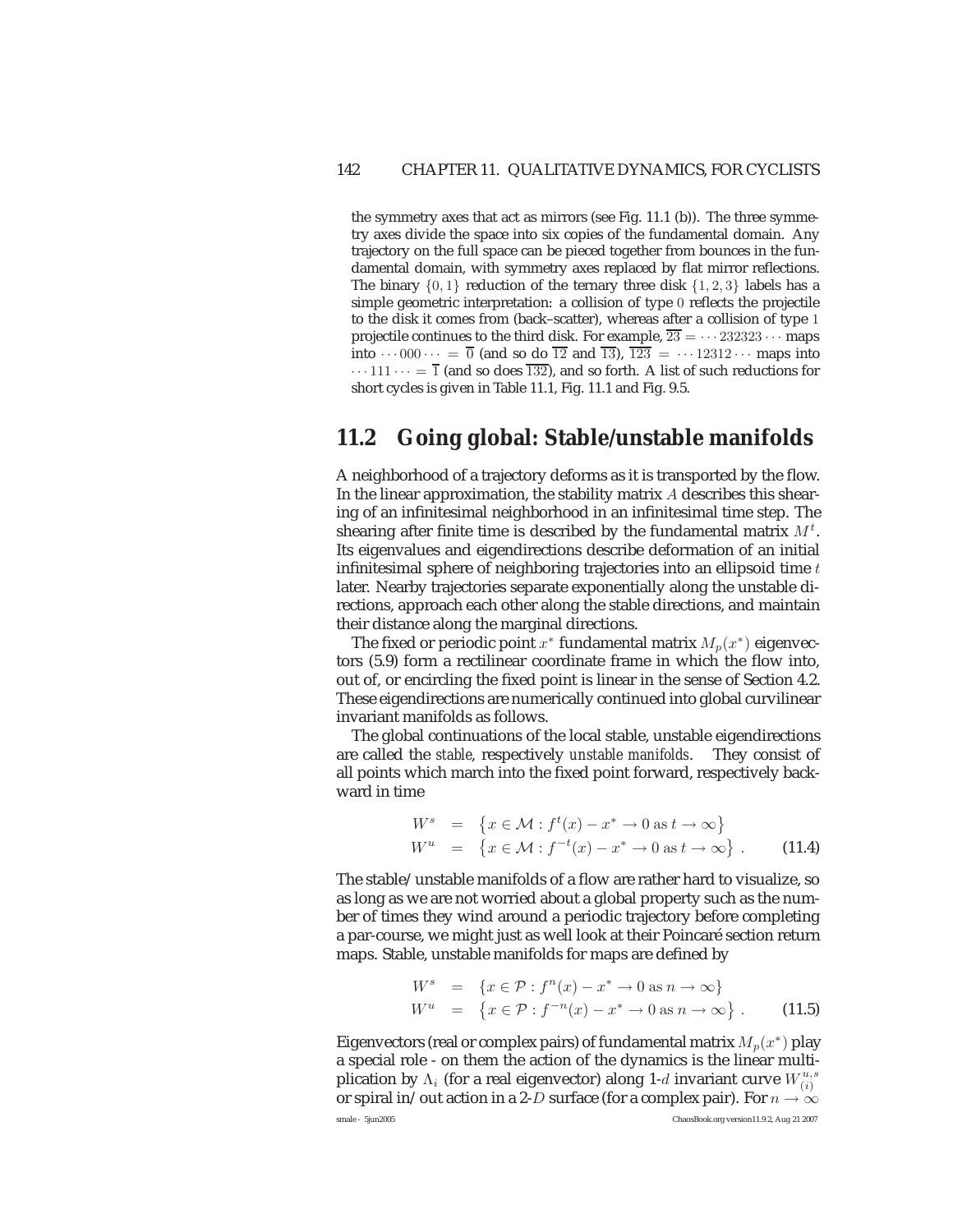#### 11.3. HORSESHOES 143

a finite segment on  $W^s_{(e)}$ , respectively  $W^u_{(c)}$  converges to the linearized map eigenvector  $e^{(e)}$ , respectively  $e^{(c)}$ . In this sense each eigenvector<br>defines a (curvilinear) avis of the stable, respectively unstable manifold defines a (curvilinear) axis of the stable, respectively unstable manifold.

Conversely, we can use an arbitrarily small segment of a fixed point eigenvector to construct a finite segment of the associated manifold. Precise construction depends on the type of the eigenvalue(s).

**Expanding real and positive eigendirection**. Consider ith expanding eigenvalue, eigenvector pair  $(\Lambda_i, \mathbf{e}_i)$  computed from J evaluated at a cycle point,

$$
J(x)\mathbf{e}_i(x) = \Lambda_i \mathbf{e}_i(x), \quad x \in p, \quad \Lambda_i > 1.
$$
 (11.6)

Take an infinitesimal eigenvector  $\epsilon \mathbf{e}_i(x)$ ,  $\epsilon \ll 1$ , and its image  $J_p(x)\epsilon \mathbf{e}_i(x) =$  $\Lambda_i \in \mathbf{e}_i(x)$ . Sprinkle the interval  $|\Lambda_i - 1| \in \mathbf{with}$  a large number of points  $x_m$ , equidistantly spaced on logarithmic scale  $\ln |\Lambda_i - 1| + \ln \epsilon$ . The successive images of these points  $f(x_j)$ ,  $f^2(x_j)$ ,  $\cdots$ ,  $f^m(x_j)$  trace out the curvilinear unstable manifold in direction  $e_i$ . Repeat for  $-\epsilon e_i(x)$ .

**Contracting real, positive eigendirection**. Reverse the action of the map backwards in time. This turns a contracting direction into an expanding one, tracing out the curvilinear stable manifold in continuation of  $\epsilon$  **e**<sub>j</sub>.

**Expanding/contracting real negative eigendirection**. As above, but every even iterate  $f^2(x_i)$ ,  $f^4(x_i)$ ,  $f^6(x_i)$  continues in the direction  $e_i$ , every odd one in the direction <sup>−</sup>**e**<sup>i</sup>.

**Complex eigenvalue pair**. Construct an orthonormal pair of eigenvectors spanning the plane  $\{\epsilon e_j, \epsilon e_{j+1}\}$ . Iteration of the annulus between an infinitesimal circle and its image by J spans the spiralling/circle unstable manifold of the complex eigenvalue pair  $\{\Lambda_i, \Lambda_{i+1} = \Lambda_i^*\}.$ 

## **11.3 Horseshoes**

If a flow is locally unstable but globally bounded, any open ball of initial points will be stretched out and then folded back. An example is a 3-dimensional invertible flow sketched in Fig. 10.2 which returns an area of a Poincaré section of the flow stretched and folded into a "horseshoe", such that the initial area is intersected at most twice. Run backwards, the flow generates the backward horseshoe which intersects the forward horseshoe at most 4 times, and so forth. Such flows exist, and are easily constructed - an example is the Rössler system , discussed in  $\Box$  11.1, page 152 Example 3.3.

Now we shall construct an example of a locally unstable but globally bounded mapping which returns an initial area stretched and folded into a "horseshoe", such that the initial area is intersected at most twice. We shall refer to such mappings with at most  $2^n$  transverse self-intersections at the nth iteration as the *once-folding* maps.

As an example is afforded by the 2-dimensional *Hénon map* 3.5, page 50

$$
x_{n+1} = 1 - ax_n^2 + by_n
$$
  
\n
$$
y_{n+1} = x_n.
$$
 (11.7)  
\nChaosBook.org version11.9.2, Aug 21 2007  
\nsmale - Sjun2005

$$
\begin{array}{c}\n1.7 \\
\hline\n\end{array}
$$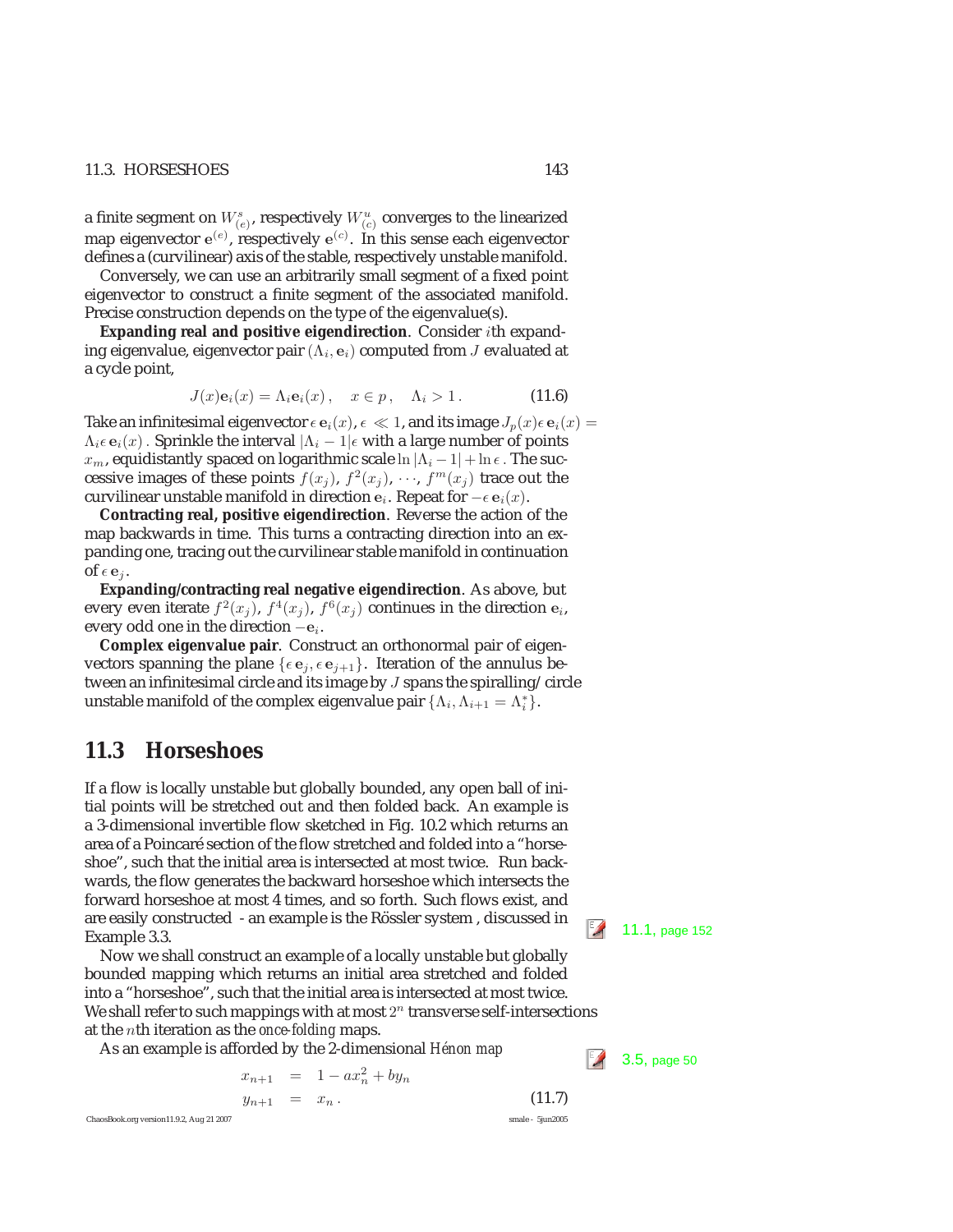The Hénon map models qualitatively the Poincaré section return map of Fig. 10.2. For  $b = 0$  the Hénon map reduces to the parabola (10.7), and, as shown in Sections 3.3 and ??, for  $b\neq 0$  it is kind of a fattened parabola; by construction, it takes a rectangular initial area and returns it bent as a horseshoe.

For definitiveness, fix the parameter values to  $a = 6$ ,  $b = 0.9$ . The map is quadratic, so it has 2 fixed points  $x_0 = f(x_0)$ ,  $x_1 = f(x_1)$  indicated in Fig. 11.3 (a). For the parameter values at hand, they are both unstable. If you start with a small ball of initial points centered around  $x_1$ , and iterate the map, the ball will be stretched and squashed along the line  $W_1^u$ . Similarly, a small ball of initial points centered around the other fixed point  $x_0$  iterated backward in time,

$$
x_{n-1} = y_n
$$
  
\n
$$
y_{n-1} = -\frac{1}{b}(1 - ay_n^2 - x_n),
$$
\n(11.8)

traces out the line  $W^s_0$ .  $W^s_0$  is the stable manifold of  $x_0$  fixed point, and  $W_1^u$  is the unstable manifold of  $x_1$  fixed point, defined in Section 11.2. Their intersections enclose the crosshatched region  $M_{\perp}$ . Any point outside  $W^u_1$  border of  ${\mathcal M}^+$  escapes to infinity forward in time, while any point outside  $W_0^s$  border escapes to infinity backwards in time. In this way the unstable - stable manifolds define topologically, invariant and optimal  $M$  initial region; all orbits that stay confined for all times are confined to  $M$ .

Iterated one step forward, the region  $M$  is stretched and folded into a *smale* horseshoe drawn in Fig. 11.3 (b). The horseshoe fattened parabola shape is the consequence of the quadratic form  $x^2$  in (11.7). Parameter  $a$  controls the amount of stretching, while the parameter  $b$ controls the amount of compression of the folded horseshoe. The case  $a = 6, b = 0.9$  considered here corresponds to strong stretching and weak compression. Label the two forward intersections  $f(M) \cap M$  by  $M_s$ , with  $s \in \{0,1\}$ , Fig. 11.3 (b). The horseshoe consists of the two strips  $M_0, M_1$ , and the bent segment that lies entirely outside the  $W_1^u$  line. As all points in this segment escape to infinity under forward iteration, this region can safely be cut out and thrown away.

Iterated one step backwards, the region  $M$  is again stretched and folded into a horseshoe, Fig. 11.3 (c). As stability and instability are interchanged under time reversal, this horseshoe is transverse to the forward one. Again the points in the horseshoe bend wonder off to infinity as  $n \to -\infty$ , and we are left with the two (backward) strips  $\mathcal{M}_{.0}, \mathcal{M}_{.1}$ . Iterating two steps forward we obtain the four strips  $\mathcal{M}_{11.},\mathcal{M}_{01.},\mathcal{M}_{00.},\mathcal{M}_{10.},$ and iterating backwards we obtain the four strips  $M_{.00}, M_{.01}, M_{.11}, M_{.10}$ transverse to the forward ones just as for 3-disk pinball game Fig. 10.9. Iterating three steps forward we get an 8 strips, and so on *ad infinitum*.

What is the significance of the subscript  $_{.011}$  which labels the  $\mathcal{M}_{.011}$ backward strip? The two strips  $M_{0}$ ,  $M_{1}$  partition the state space into two regions labeled by the two-letter alphabet  $A = \{0, 1\}$ .  $S^+ = .011$ is the *future itinerary* for all  $x \in M_{.011}$ . Likewise, for the forward strips smale - 5jun2005 ChaosBook.org version11.9.2, Aug 21 2007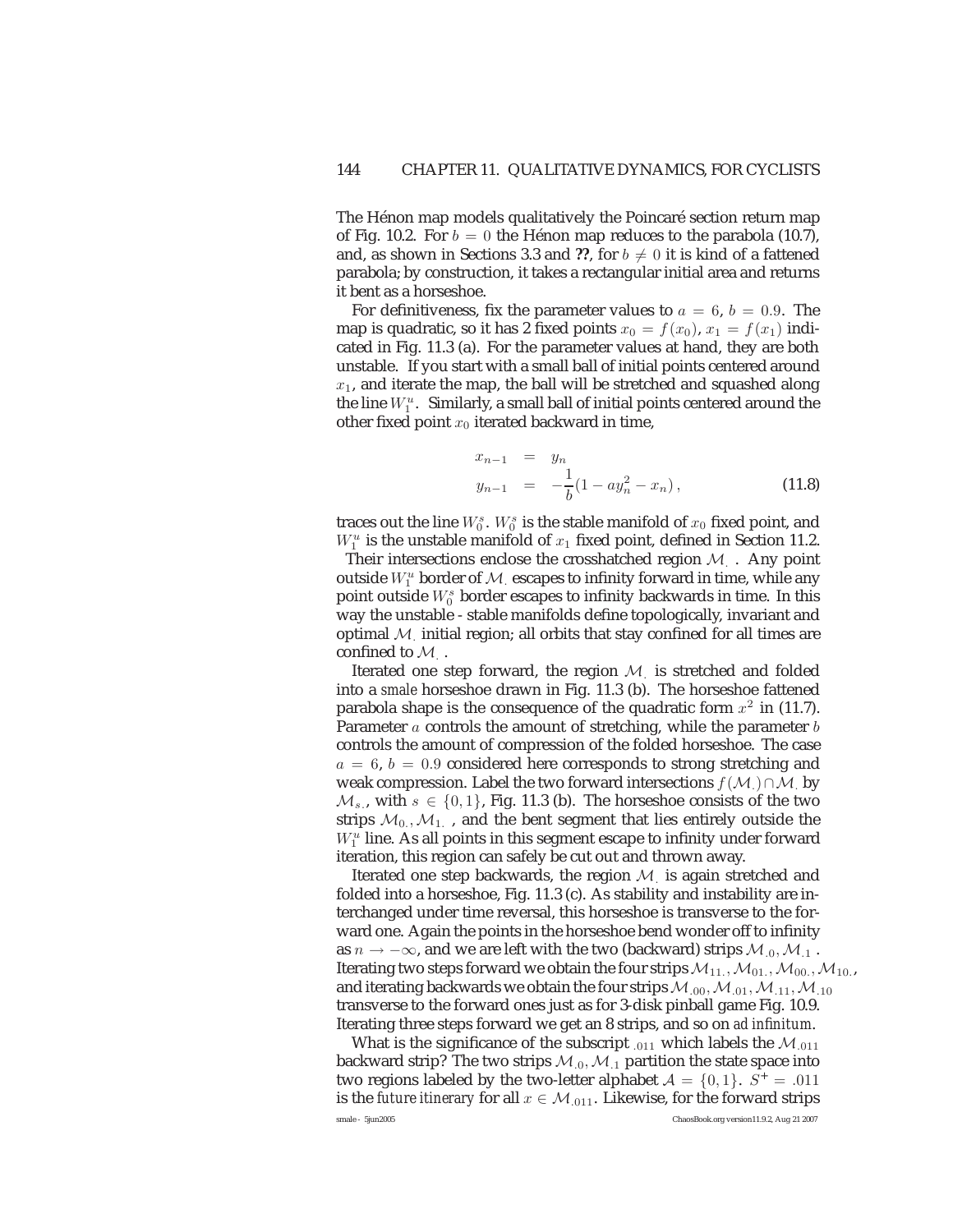

**Fig. 11.3** The Hénon map for  $a = 6$ ,  $b = .9$ . (a) The fixed points  $\overline{0}$ ,  $\overline{1}$ , and the segments of the  $W_0^s$  stable manifold,  $W_1^u$  unstable manifold that enclose the initial (crosshatched) region  $\mathcal{M}$ . (b) The forward horseshoe  $f(\mathcal{M})$ . (c) The backward horseshoe  $f^{-1}(\mathcal{M})$ . Iteration yields a complete Smale horseshoe, with every forward fold intersecting every backward fold.

all  $x \in M_{s-m\cdots s-1s_0}$ , have the *past itinerary*  $S^- = s_{-m} \cdots s_{-1}s_0$ . Which partition we use to present pictorially the regions that do not escape in  $m$  iterations is a matter of taste, as the backward strips are the preimages of the forward ones

$$
\mathcal{M}_0 = f(\mathcal{M}_{.0}), \qquad \mathcal{M}_1 = f(\mathcal{M}_{.1}).
$$

 $Ω$ , the non-wandering set  $(2.2)$  of  $M$ , is the union of all points whose forward and backward trajectories remain trapped for all time. given by the intersections of all images and preimages of M:

$$
\Omega = \left\{ x : x \in \lim_{m,n \to \infty} f^m(\mathcal{M}_.) \bigcap f^{-n}(\mathcal{M}_.) \right\} .
$$
 (11.9)

Two important properties of the Smale horseshoe are that it has a *complete binary symbolic dynamics* and that it is *structurally stable*.

For a *complete* Smale horseshoe every forward fold  $f^{n}(\mathcal{M})$  intersects transversally every backward fold  $f^{-m}(\mathcal{M})$ , so a unique bi-infinite binary sequence can be associated to every element of the non-wandering set. A point  $x \in \Omega$  is labeled by the intersection of its past and future itineraries  $S(x) = \cdots s_{-2}s_{-1}s_0.s_1s_2\cdots$ , where  $s_n = s$  if  $f^n(x) \in M_{\cdot,s}$ ,  $s \in \{0, 1\}$  and  $n \in \mathbb{Z}$ . For sufficiently separated disks, the 3-disk game of pinball Fig. 10.9, is another example of a complete Smale horseshoe; in this case the "folding" region of the horseshoe is cut out of the pic-ChaosBook.org version11.9.2, Aug 21 2007 smale - 5jun2005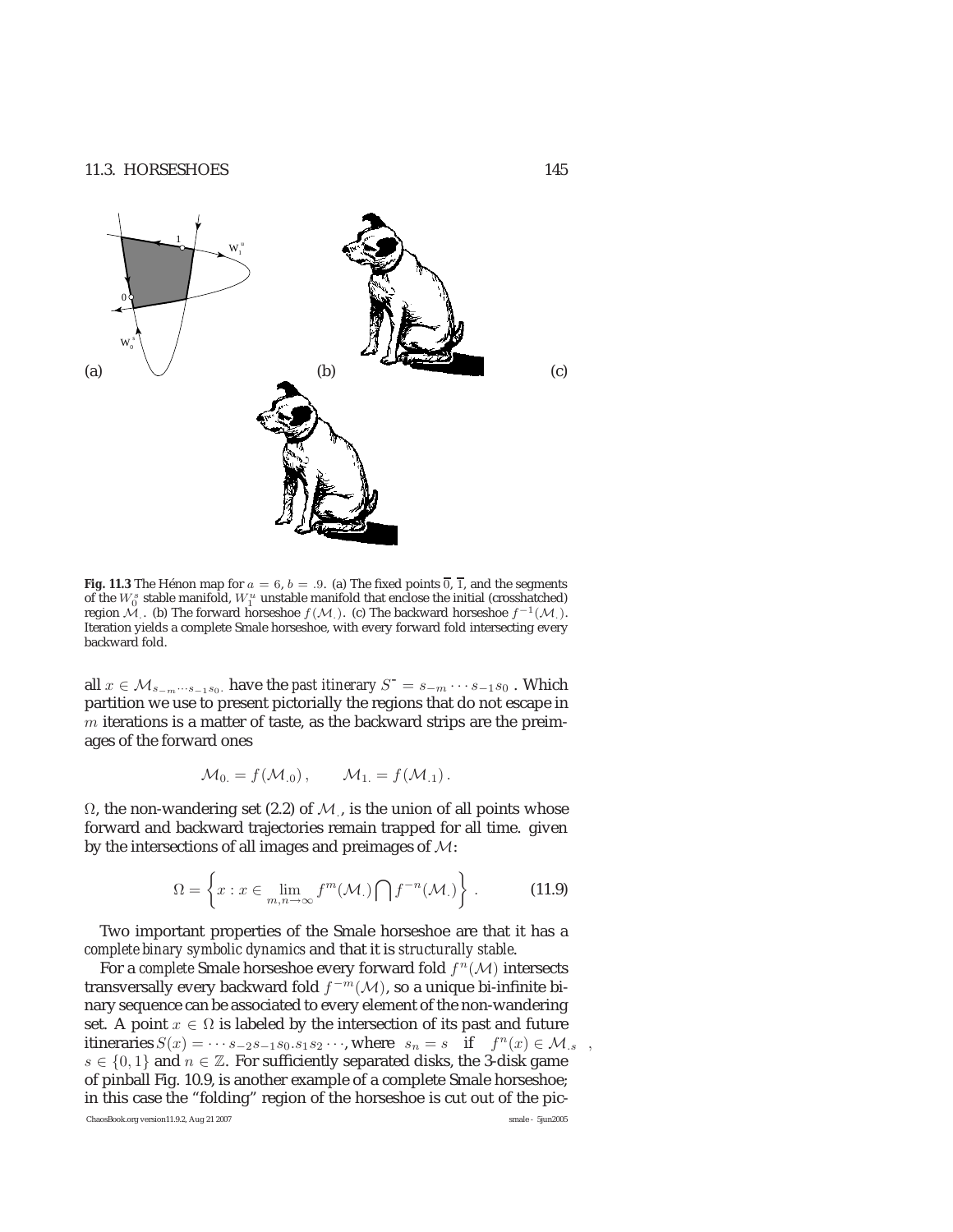ture by allowing the pinballs that fly between the disks to fall off the table and escape.

The system is said to be *structurally stable* if all intersections of forward and backward iterates of  $M$  remain transverse for sufficiently small perturbations  $f \to f + \delta$  of the flow, for example, for slight displacements of the disks, or sufficiently small variations of the Hénon map parameters  $a, b$  while structural stability is exceedingly desirable, it is also exceedingly rare. About this, more later.

# **11.4 Spatial ordering**

Consider a system for which you have succeeded in constructing a covering symbolic dynamics, such as a well-separated 3-disk system. Now start moving the disks toward each other. At some critical separation a disk will start blocking families of trajectories traversing the other two disks. The order in which trajectories disappear is determined by their relative ordering in space; the ones closest to the intervening disk will be pruned first. Determining inadmissible itineraries requires that we relate the spatial ordering of trajectories to their time ordered  $11.8$ , page 153 itineraries.

> So far we have rules that, given a state space partition, generate a *temporally* ordered itinerary for a given trajectory. Our next task is the reverse: given a set of itineraries, what is the *spatial* ordering of corresponding points along the trajectories? In answering this question we will be aided by Smale's visualization of the relation between the topology of a flow and its symbolic dynamics by means of "horseshoes".

### **11.4.1 Symbol square**

For a better visualization of 2-dimensional non-wandering sets, fatten the intersection regions until they completely cover a unit square, as in Fig. 11.4. We shall refer to such a "map" of the topology of a given 'stretch & fold' dynamical system as the *symbol square*. The symbol square is a topologically accurate representation of the non-wandering set and serves as a street map for labeling its pieces. Finite memory of  $m$  steps and finite foresight of  $n$  steps partitions the symbol square into *rectangles*  $[s_{-m+1} \cdots s_0 \cdot s_1 s_2 \cdots s_n]$ . In the binary dynamics symbol square the size of such rectangle is  $2^{-m} \times 2^{-n}$ ; it corresponds to a region of the dynamical state space which contains all points that share  $\mathbb{Z}$  11.2, page 152 common *n* future and *m* past symbols. This region maps in a nontrivial way in the state space, but in the symbol square its dynamics is exceedingly simple; all of its points are mapped by the decimal point shift (10.18)

$$
\sigma(\cdots s_{-2}s_{-1}s_0.s_1s_2s_3\cdots) = \cdots s_{-2}s_{-1}s_0s_1.s_2s_3\cdots,
$$
 (11.10)

For example, the square [01.01] gets mapped into the rectangle  $\sigma$ [01.01] =  $\ll 11.3$ , page 152 [010.1].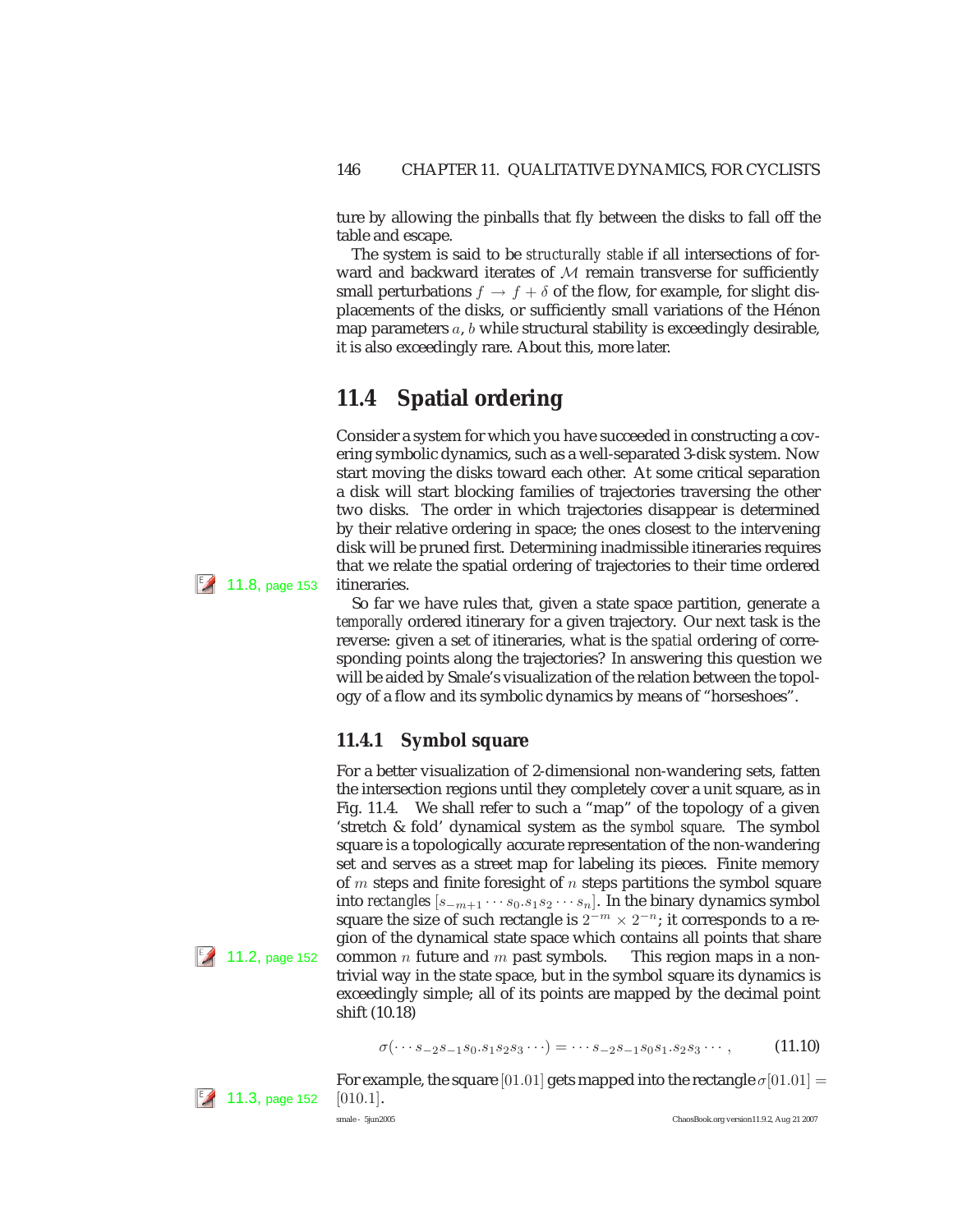

As the horseshoe mapping is a simple repetitive operation, we expect a simple relation between the symbolic dynamics labeling of the horseshoe strips, and their relative placement. The symbol square points  $\gamma(S^+)$  with future itinerary  $S^+$  are constructed by converting the 11.4, page 153 sequence of  $s_n$ 's into a binary number by the algorithm (10.9). This follows by inspection from Fig. 11.4. In order to understand this relation between the topology of horseshoes and their symbolic dynamics, it might be helpful to backtrace to Section 10.2.2 and work through and understand first the symbolic dynamics of one-dimensional unimodal mappings.

Under backward iteration the roles of 0 and 1 symbols are interchanged;  $\mathcal{M}_0^{-1}$  has the same orientation as  $\mathcal{M},$  while  $\mathcal{M}_1^{-1}$  has the opposite orientation. We assign to an *orientation preserving* once-folding map the *past topological coordinate*  $\delta = \delta(S^-)$  by the algorithm:

$$
w_{n-1} = \begin{cases} w_n & \text{if } s_n = 0 \\ 1 - w_n & \text{if } s_n = 1 \end{cases}, \qquad w_0 = s_0
$$
  

$$
\delta(S^-) = 0.w_0w_{-1}w_{-2} \dots = \sum_{n=1}^{\infty} w_{1-n}/2^n.
$$
 (11.11)

Such formulas are best derived by quiet contemplation of the action of a folding map, in the same way we derived the future topological coordinate (10.9).

The coordinate pair  $(\delta, \gamma)$  maps a point  $(x, y)$  in the state space Cantor ChaosBook.org version11.9.2, Aug 21 2007 smale - 5jun2005

**Fig. 11.4** Kneading Danish Pastry: symbol square representation of an orientation reversing once-folding map obtained by fattening the Smale horseshoe intersections of Fig. 11.3 into a unit square. In the symbol square the dynamics maps rectangles into rectangles by a decimal point shift.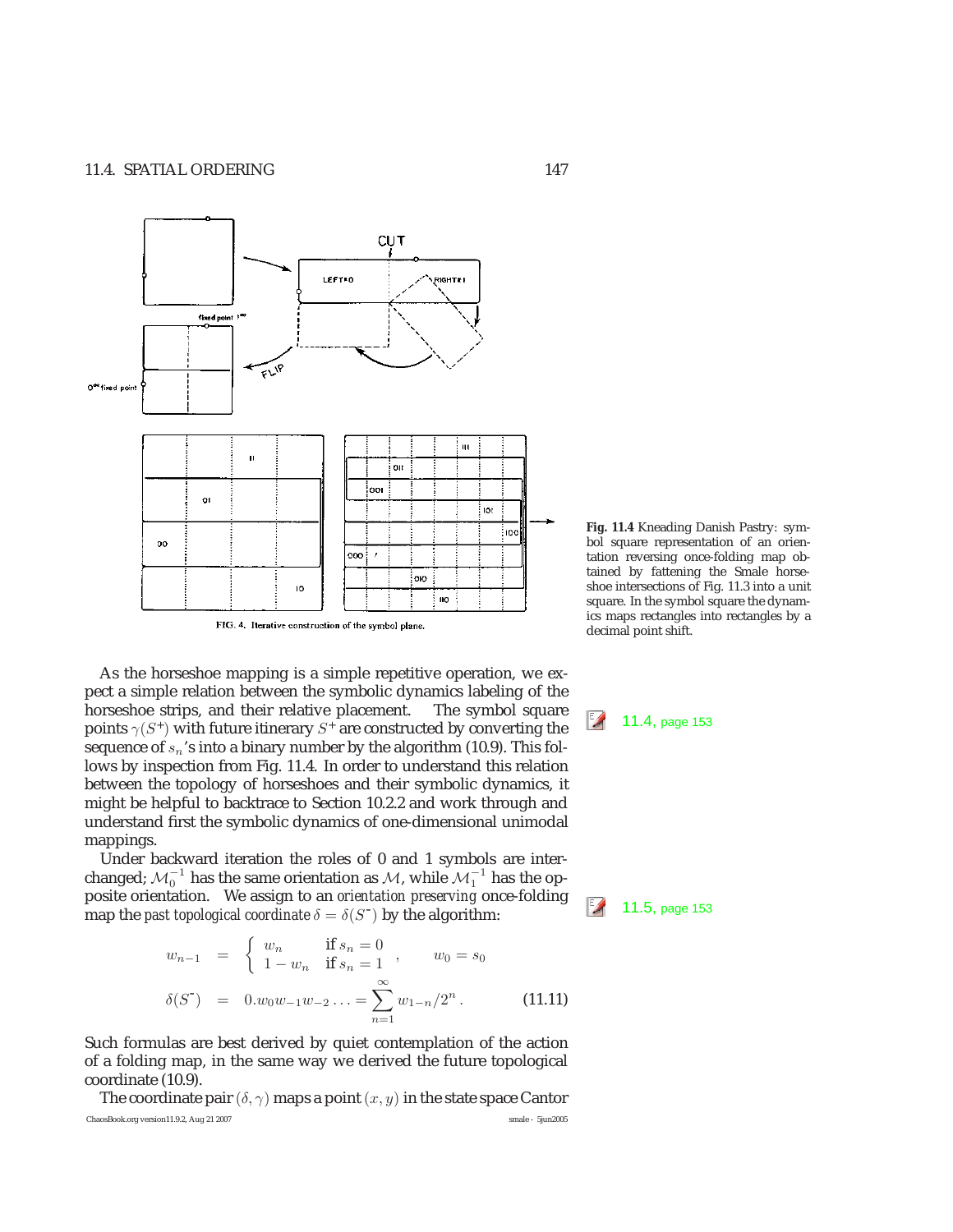set of Fig. 11.3 into a point in the symbol square of Fig. 11.4, preserving the topological ordering;  $(\delta, \gamma)$  serves as a topologically faithful representation of the non-wandering set of any once-folding map, and aids us in partitioning the set and ordering the partitions for any flow of this type.

# **11.5 Pruning**

The complexity of this figure will be striking, and I shall not even try to draw it.

H. Poincar´e, on his discovery of homoclinic tangles, *Les m´ethodes nouvelles de la m´echanique c´eleste*

In general, not all possible itineraries are realized as physical trajectories. Trying to get from "here" to "there" we might find that a short path is excluded by some obstacle, such as a disk that blocks the path, or a potential ridge. To count correctly, we need to *prune* the inadmissible trajectories, i.e., specify the grammar of the admissible itineraries.

While the complete Smale horseshoe dynamics discussed so far is rather straightforward, we had to get through it in order to be able to approach a situation that resembles more the real life: adjust the parameters of a once-folding map so that the intersection of the backward and forward folds is still transverse, but no longer complete, as in Fig. 13.3.1 (a). The utility of the symbol square lies in the fact that the surviving, admissible itineraries still maintain the same relative spatial ordering as for the complete case.

In the example of Fig. 13.3.1 (a) the rectangles [10.1], [11.1] have been pruned, and consequently *any* trajectory containing blocks  $b_1 = 101$ ,  $b_2 = 111$  is pruned. We refer to the border of this primary pruned region as the *pruning front*; another example of a pruning front is drawn in Fig. 13.3.1 (d). We call it a "front" as it can be visualized as a border between admissible and inadmissible; any trajectory whose periodic point would fall to the right of the front in Fig. 13.3.1 is inadmissible, i.e., pruned. The pruning front is a complete description of the symbolic dynamics of once-folding maps. For now we need this only as a concrete illustration of how pruning rules arise.

In the example at hand there are total of two forbidden blocks 101, 111, so the symbol dynamics is a subshift of finite type (10.22). For now we concentrate on this kind of pruning because it is particularly clean and simple. Unfortunately, for a generic dynamical system a subshift of finite type is the exception rather than the rule. Only some repelling sets (like our game of pinball) and a few purely mathematical constructs (called Anosov flows) are structurally stable - for most systems of interest an infinitesimal perturbation of the flow destroys and/or creates an infinity of trajectories, and specification of the grammar requires determination of pruning blocks of arbitrary length. The repercussions are dramatic and counterintuitive; for example, due to the lack of structural stability the transport coefficients such as the de-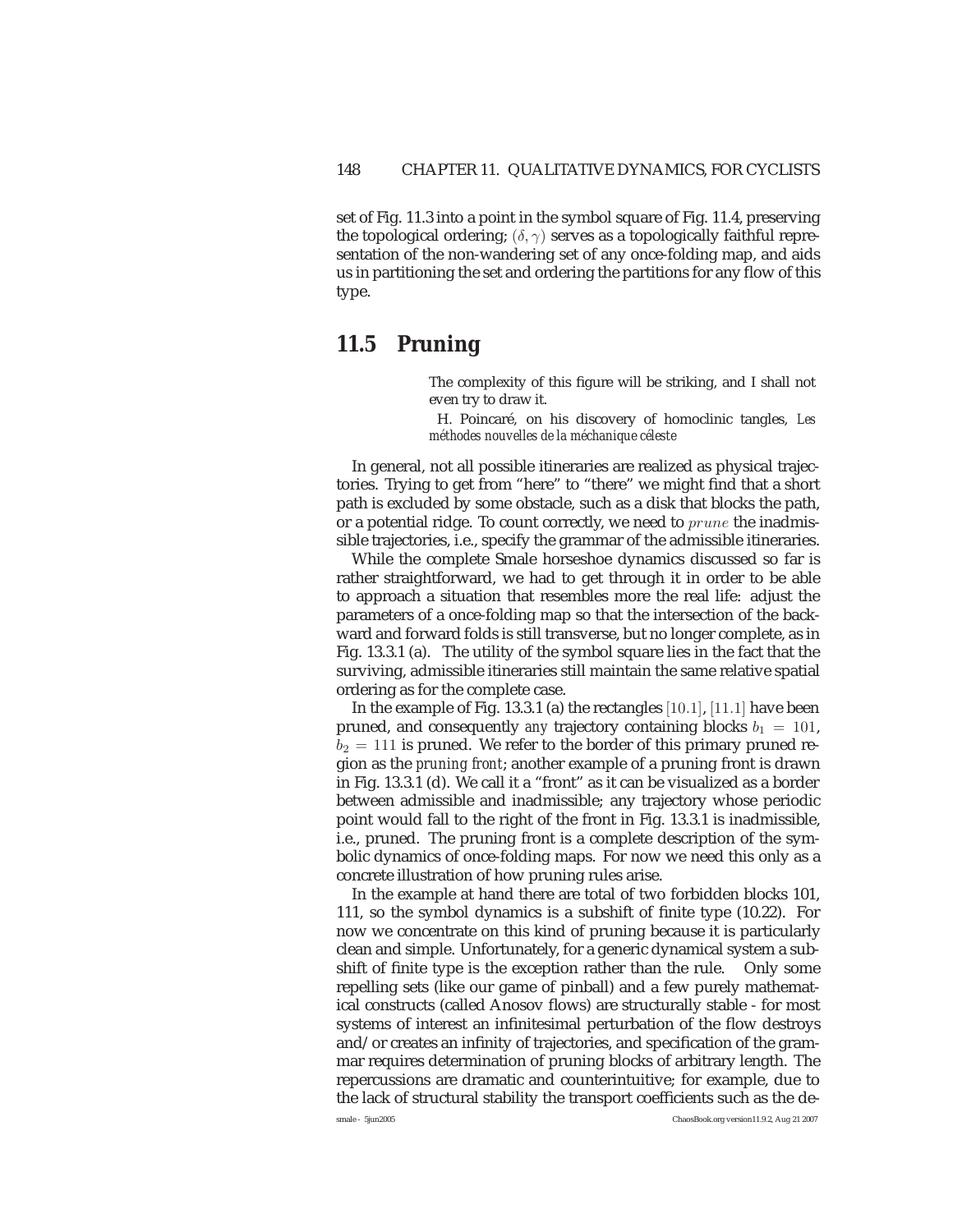terministic diffusion constant of Section **??** are emphatically *not* smooth functions of the system parameters. This generic lack of structural stability is what makes nonlinear dynamics so hard.

The conceptually simpler finite subshift Smale horseshoes suffice to motivate most of the key concepts that we shall need for time being.

#### **11.5.1 Converting pruning blocks into Markov graphs**

The complete binary symbolic dynamics is too simple to be illuminating, so we turn next to the simplest example of pruned symbolic dynamics, the finite subshift obtained by prohibition of repeats of one of the symbols, let us say <sup>00</sup> . This situation arises, for example, in stud- 13.7, page 192 ies of the circle maps, where this kind of symbolic dynamics describes "golden mean" rotations (we shall return to this example in Chapter **??**). Now the admissible itineraries are enumerated by the pruned binary tree of Fig. 10.9 (a), or the corresponding Markov graph Fig. 10.9 (b). <sup>2</sup> 13.9, page 193 We recognize this as the Markov graph example of Fig. 10.5.

So we can already see the main ingredients of a general algorithm: (1) Markov graph encodes self-similarities of the tree of all itineraries, and (2) if we have a pruning block of length  $M$ , we need to descend  $M$ levels before we can start identifying the self-similar sub-trees.

Suppose now that, by hook or crook, you have been so lucky fishing for pruning rules that you now know the grammar (10.21) in terms of a finite set of pruning blocks  $G = \{b_1, b_2, \cdots, b_k\}$ , of lengths  $n_{b_m} \leq M$ . Our task is to generate all admissible itineraries. What to do?

#### **A Markov graph algorithm.**

- (1) Starting with the root of the tree, delineate all branches that correspond to all pruning blocks; implement the pruning by removing the last node in each pruning block.
- (2) Label all nodes internal to pruning blocks by the itinerary connecting the root point to the internal node. Why? So far we have pruned forbidden branches by looking  $n_b$  steps into future for all pruning blocks. into future for pruning block  $b = 10010$ . However, the blocks with a right combination of past and future [1.0110], [10.110], [101.10] and [1011.0] are also pruned. In other words, any node whose near past coincides with the beginning of a pruning block is potentially dangerous - a branch further down the tree might get pruned.
- (3) Add to each internal node all remaining branches allowed by the alphabet, and label them. Why? Each one of them is the beginning point of an infinite tree, a tree that should be similar to another one originating closer to the root of the whole tree.
- (4) Pick one of the free external nodes closest to the root of the entire tree, forget the most distant symbol in its past. Does the truncated itinerary correspond to an internal node? If yes, identify the two nodes. If not, forget the next symbol in the past, repeat. If no such

ChaosBook.org version11.9.2, Aug 21 2007 smale - 5jun2005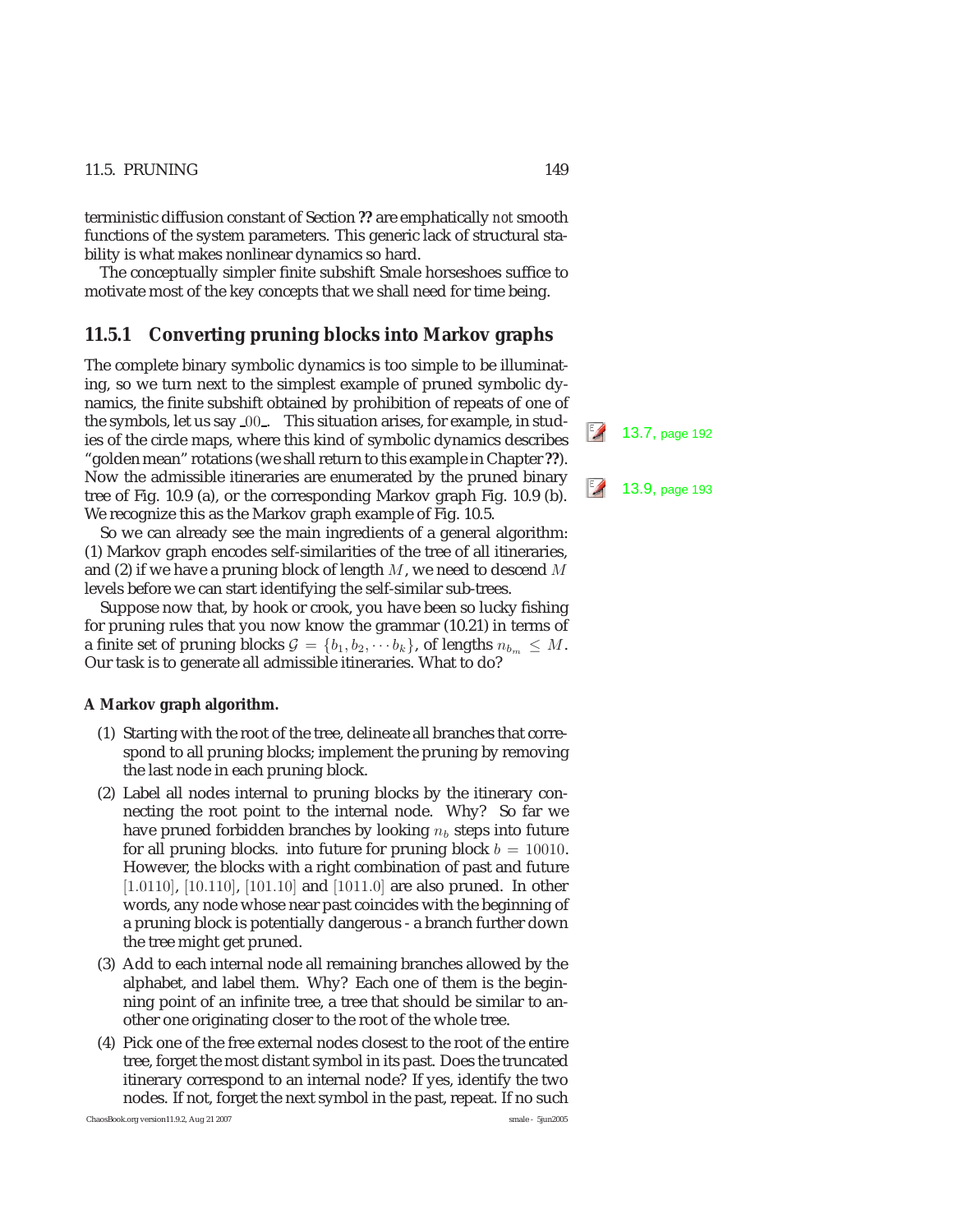truncated past corresponds to any internal node, identify with the root of the tree.

This is a little bit abstract, so let's say the free external node in question is [1010.]. Three time steps back the past is [010.]. That is not dangerous, as no pruning block in this example starts with 0. Now forget the third step in the past: [10.] is dangerous, as that is the start of the pruning block [10.110]. Hence the free external node [1010.] should be identified with the internal node [10.].

- (5) Repeat until all free nodes have been tied back into the internal nodes.
- (6) Clean up: check whether every node can be reached from every other node. Remove the transient nodes, i.e., the nodes to which dynamics never returns.
- (7) The result is a Markov diagram. There is no guarantee that this is the smartest, most compact Markov diagram possible for given pruning (if you have a better algorithm, teach us), but walks around it do generate all admissible itineraries, and nothing else.

#### **Heavy pruning.**

We complete this training by examples by implementing the pruning of Fig. 13.3.1 (d). The pruning blocks are

$$
[100.10], [10.1], [010.01], [011.01], [11.1], [101.10]. \tag{11.12}
$$

Blocks 01101, 10110 contain the forbidden block 101, so they are redundant as pruning rules. Draw the *pruning tree* as a section of a binary tree with 0 and 1 branches and label each internal node by the sequence of 0's and 1's connecting it to the root of the tree (Fig. 13.3.1 (a). These nodes are the potentially dangerous nodes - beginnings of blocks that might end up pruned. Add the side branches to those nodes (Fig. 13.3.1 (b). As we continue down such branches we have to check whether the pruning imposes constraints on the sequences so generated: we do this by knocking off the leading bits and checking whether the shortened strings coincide with any of the internal pruning tree nodes:  $00 \rightarrow 0$ ;  $110 \rightarrow 10$ ;  $011 \rightarrow 11$ ;  $0101 \rightarrow 101$  (pruned);  $1000 \rightarrow 00 \rightarrow 00 \rightarrow 0$ ;  $10011 \rightarrow 0011 \rightarrow 011 \rightarrow 11$ ;  $01000 \rightarrow 0$ .

As in the previous two examples, the trees originating in identified nodes are identical, so the tree is "self-similar". Now connect the side branches to the corresponding nodes, Fig. 13.3.1 (d). Nodes "." and 1 are transient nodes; no sequence returns to them, and as you are interested here only in infinitely recurrent sequences, delete them. The result is the finite Markov graph of Fig. 13.3.1 (d); the admissible biinfinite symbol sequences are generated as all possible walks along this graph.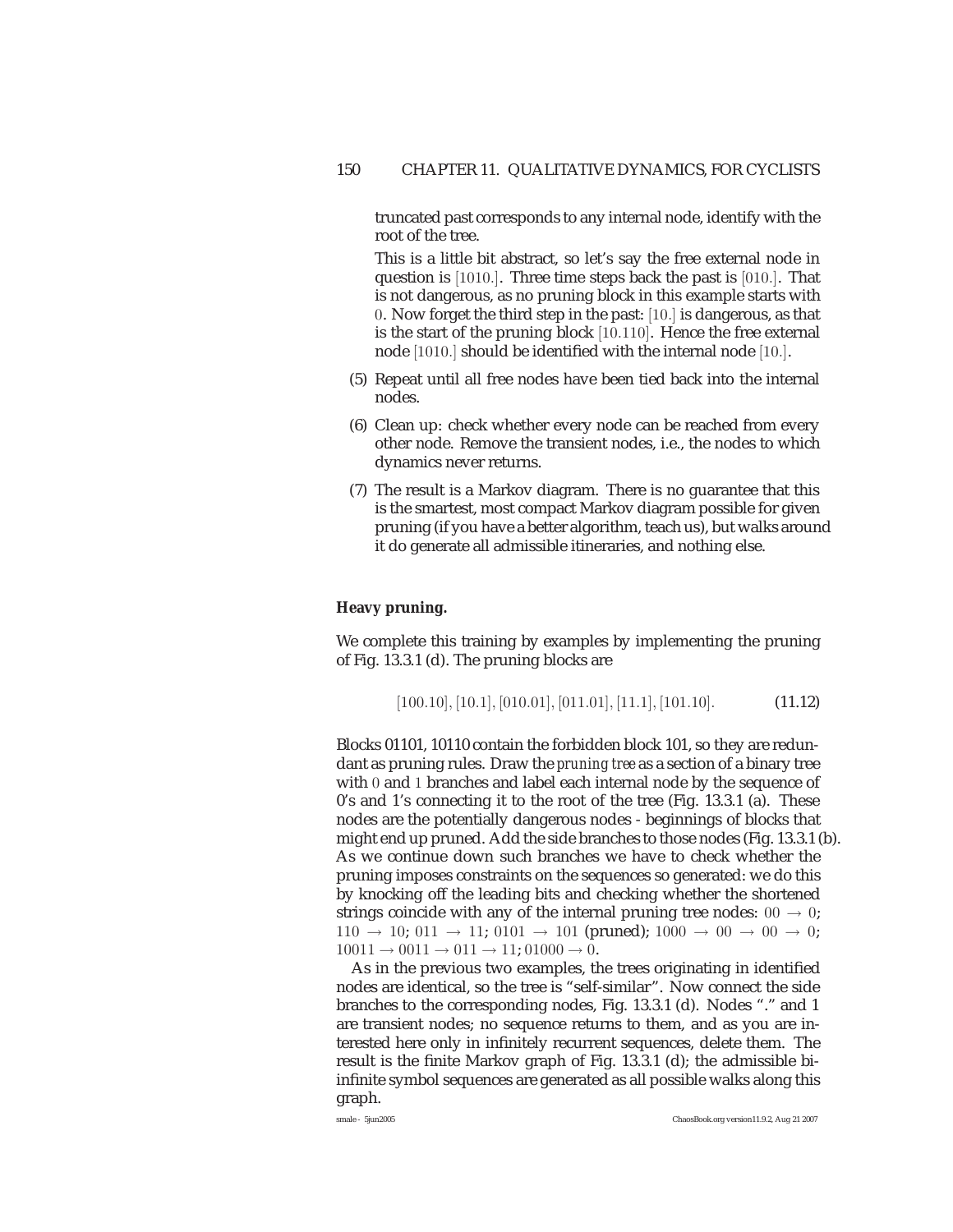Further reading 151

# **Summary**

Given a partition A of the state space M, a dynamical system  $(M, f)$ induces topological dynamics  $(\Sigma, \sigma)$  on the space  $\Sigma$  of all admissible bi–infinite itineraries. The itinerary describes the time evolution of an orbit, while (for 2-d hyperbolic maps) the symbol square describes the spatial ordering of points along the orbit. The rule that everything to one side of the pruning front is forbidden might (in hindsight) seem obvious, but if you have ever tried to work out symbolic dynamics of some "generic" dynamical system, you should be struck by its simplicity: instead of pruning a Cantor set embedded within some larger Cantor set, the pruning front cleanly cuts out a *compact* region in the symbol square and that is all - there are no additional pruning rules.

The symbol square is a useful tool in transforming topological pruning into pruning rules for inadmissible sequences; those are implemented by constructing transition matrices and/or Markov graphs. These matrices are the simplest examples of evolution operators prerequisite to developing a theory of averaging over chaotic flows.

Importance of symbolic dynamics is often grossly unappreciated; as we shall see in Chapters **??** and **??**, coupled with uniform hyperbolicity, the existence of a finite grammar is the crucial prerequisite for construction of zeta functions with nice analyticity properties.

# **Further reading**

Smale horseshoe. S. Smale understood clearly that the crucial ingredient in the description of a chaotic flow is the topology of its non-wandering set, and he provided us with the simplest visualization of such sets as intersections of Smale horseshoes. In retrospect, much of the material covered here can already be found in Smale's fundamental paper [22], but a physicist who has run into a chaotic time series in his laboratory might not know that he is investigating the action (differentiable) of a Lie group  $G$  on a manifold  $M$ , and that the Lefschetz trace formula is the way to go. If you find yourself mystified by Smale's article abstract about "the action (differentiable) of a Lie group  $G$  on a manifold  $M$ ", quoted on page 143, rereading Chapter **??** might help; for example, the Liouville operators form a Lie group (of symplectic, or canonical transformations) acting on the manifold  $(p, q)$ .

**Kneading theory.** The admissible itineraries are studied in Refs. [15, 14, 16, 17], as well as many others. We follow here the Milnor-Thurston exposition [16]. They study the topological zeta function for piecewise monotone maps of the interval, and show that for the finite subshift case it can be expressed in terms of a finite dimensional *kneading determinant*. As the kneading determinant is essentially the topological zeta function that we introduce in (13.4), we shall not discuss it here. Baladi and Ruelle have reworked this theory in a series of papers [18–20] and in Ref. [21] replaced it by a power series manipulation. The kneading theory is covered here in P. Dahlqvist's Appendix **??**.

**Pruning fronts.** The notion of a pruning front was introduced in Ref. [22], and developed by K.T. Hansen for a number of dynamical systems in his Ph.D. thesis [7] and a series of papers [29]- [33]. Detailed studies of pruning fronts are carried out in Refs. [23,25,24]; Ref. [**?**] is the most detailed study carried out so far. The rigorous theory of pruning fronts has been developed by Y. Ishii [26, 27] for the Lozi map, and A. de Carvalho [28] in a very general setting.

**The unbearable growth of Markov graphs.** A construction of finite Markov partitions is described in Refs. [10, 11], as well as in the innumerably many other references.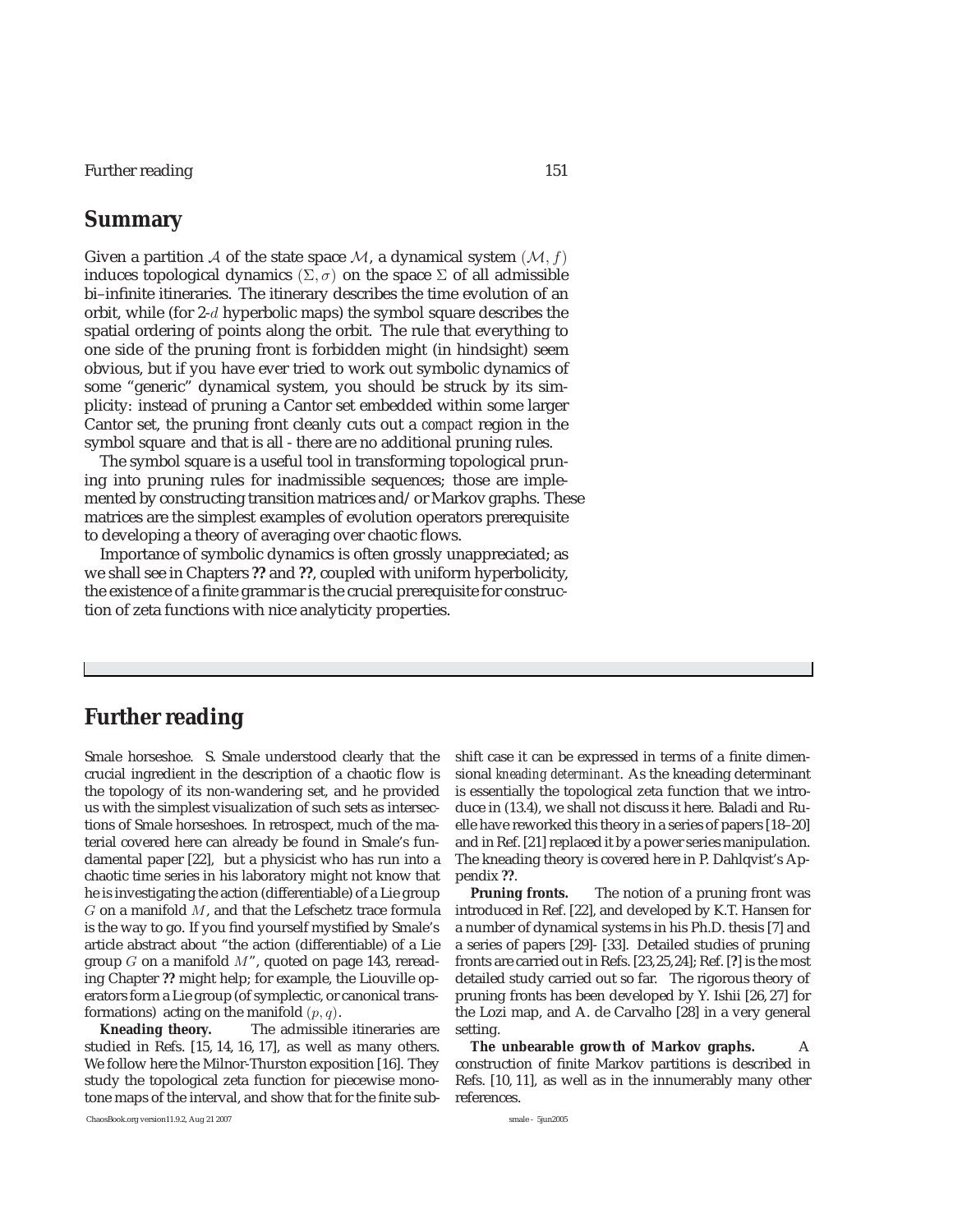If two regions in a Markov partition are not disjoint but share a boundary, the boundary trajectories require special treatment in order to avoid overcounting, see Section **??**. If the image of a trial partition region cuts across only a part of another trial region and thus violates the Markov partition condition (10.4), a further refinement of the partition is needed to distinguish distinct trajectories - Fig. 13.3.1 is an example of such refinements.

The finite Markov graph construction sketched above is not necessarily the minimal one; for example, the Markov graph of Fig. 13.3.1 does not generate only the "fundamental" cycles (see Chapter **??**), but shadowed cycles as well, such as  $t_{00011}$  in (13.17). For methods of reduction to a minimal graph, consult Refs. [6, 54, 7]. Furthermore, when one implements the time reversed dynamics by the same algorithm, one usually gets a graph of very different topology even though both graphs generate the same admissible sequences, and have the same determinant. The algorithm described here makes some sense for 1-d dynamics, but is unnatural for  $2-d$  maps whose dynamics it treats as one-dimensional. In practice, generic pruning grows longer and longer, and more plentiful pruning rules. For generic flows the refinements might never stop, and almost always we might have to deal with infinite Markov partitions, such as those that will be discussed in Section 13.6. Not only do the Markov graphs get more and more unwieldy, they have the unpleasant property that every time we add a new rule, the graph has to be constructed from scratch, and it might look very different form the previous one, even though it leads to a minute modification of the topological entropy. The most determined effort to construct such graphs may be the one of Ref. [23]. Still, this seems to be the best technology available, unless the reader alerts us to something superior.

# **Exercises**

(11.1) **A Smale horseshoe.** The Hénon map

$$
\left[\begin{array}{c} x' \\ y' \end{array}\right] = \left[\begin{array}{c} 1 - ax^2 + y \\ bx \end{array}\right]
$$
 (11.13)

maps the  $(x, y)$  plane into itself - it was constructed by Hénon [2] in order to mimic the Poincaré section of once-folding map induced by a flow like the one sketched in Fig. 10.2. For definitiveness fix the parameters to  $a = 6$ ,  $b = -1$ .

- a) Draw a rectangle in the  $(x, y)$  plane such that its  $n$ th iterate by the Hénon map intersects the rectangle  $2^n$  times.
- b) Construct the inverse of the (11.13).
- c) Iterate the rectangle back in the time; how many intersections are there between the  $n$ forward and m backward iterates of the rectangle?
- d) Use the above information about the intersections to guess the  $(x, y)$  coordinates for the two fixed points, a 2-cycle point, and points on the two distinct 3-cycles from Table 10.1. The exact cycle points are computed in Exercise 12.10.
- (11.2) **Kneading Danish pastry.** Write down the  $(x, y) \rightarrow (x, y)$  mapping that implements the

baker's map of Fig. 11.4, together with the inverse mapping. Sketch a few rectangles in symbol square and their forward and backward images. (Hint: the mapping is very much like the tent map (10.6)).

- (11.3) **Kneading Danish without flipping.** The baker's map of Fig. 11.4 includes a flip - a map of this type is called an orientation reversing once-folding map. Write down the  $(x, y) \rightarrow (x, y)$  mapping that implements an orientation preserving baker's map (no flip; Jacobian determinant  $= 1$ ). Sketch and label the first few foldings of the symbol square.
- (11.4) **Fix this manuscript.** Check whether the layers of the baker's map of Fig. 11.4 are indeed ordered as the branches of the alternating binary tree of Fig. 10.7. (They might not be - we have not rechecked them). Draw the correct binary trees that order both the future and past itineraries.

For once-folding maps there are four topologically distinct ways of laying out the stretched and folded image of the starting region,

- (a) orientation preserving: stretch, fold upward, as in Fig. **??**
- (b) orientation preserving: stretch, fold downward, as in Fig. 13.3.1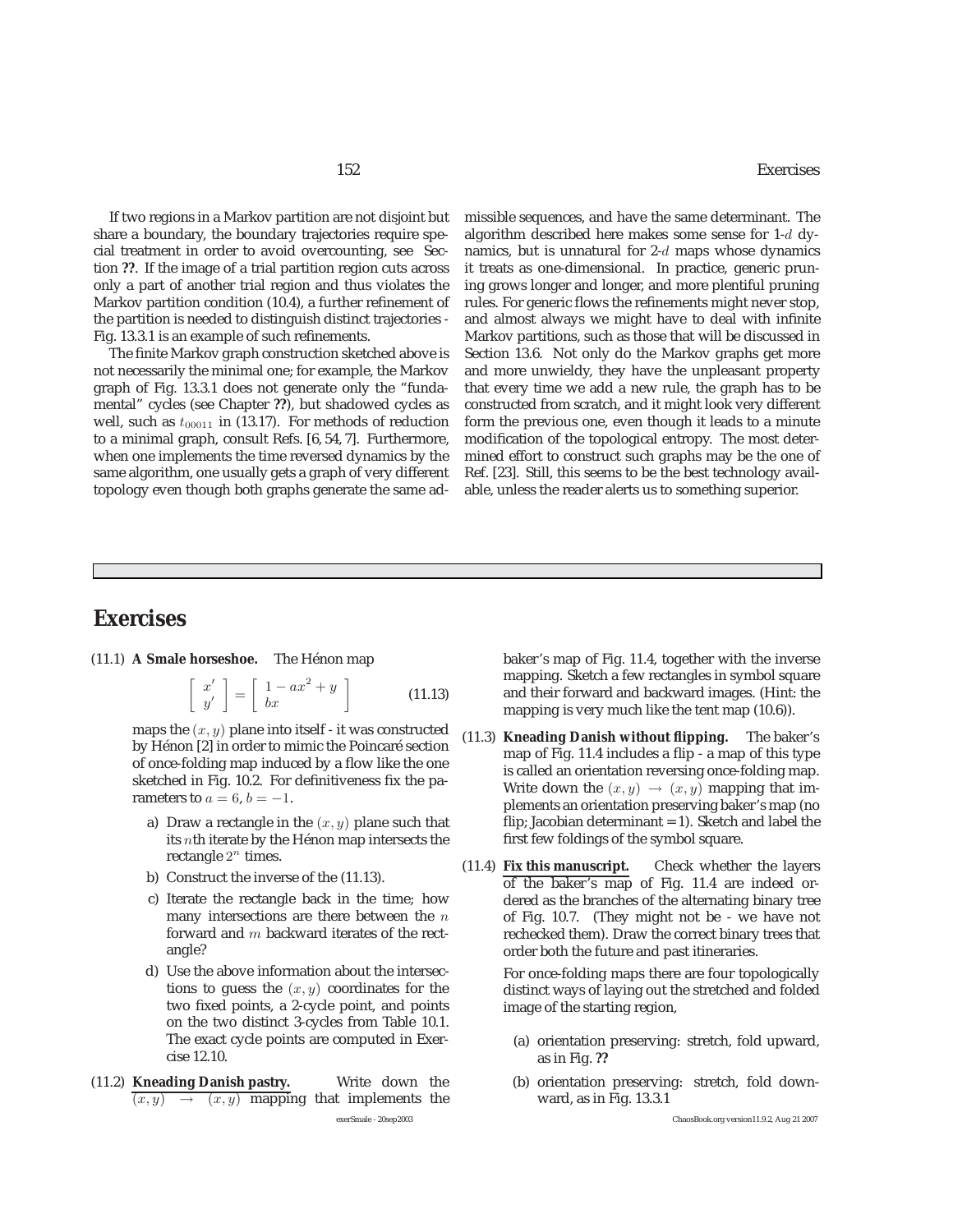#### Exercises 153

- (c) orientation reversing: stretch, fold upward, flip, as in Fig. **??**
- (d) orientation reversing: stretch, fold downward, flip, as in Fig. 11.4,

with the corresponding four distinct binary-labeled symbol squares. For  $n$ -fold 'stretch & fold' flows the labeling would be nary. The intersection  $\mathcal{M}_0$  for the orientation preserving Smale horseshoe, Fig. **??**a, is oriented the same way as  $M$ , while  $M_1$  is oriented opposite to  $M$ . Brief contemplation of Fig. 11.4 indicates that the forward iteration strips are ordered relative to each other as the branches of the alternating binary tree in Fig. 10.7. Check the labeling for all four cases.

(11.5) **Orientation reversing once-folding map.** By adding a reflection around the vertical axis to the horseshoe map  $g$  we get the orientation reversing map  $\tilde{g}$  shown in Fig. ??.  $\tilde{Q}_0$  and  $\tilde{Q}_1$  are oriented as  $Q_0$  and  $Q_1$ , so the definition of the future topological coordinate  $\gamma$  is identical to the  $\gamma$  for the orientation preserving horseshoe. The inverse intersections  $\tilde{Q}_0^{-1}$  and  $\tilde{Q}_1^{-1}$  are oriented so that  $\tilde{Q}_0^{-1}$  is opposite to  $Q$ , while  $\tilde{Q}_1^{-1}$  has the same orientation as Q. Check that the past topological coordinate  $\delta$  is given by

$$
w_{n-1} = \begin{cases} 1 - w_n & \text{if } s_n = 0 \\ w_n & \text{if } s_n = 1 \end{cases}, \qquad w_0 = s_0
$$

$$
\delta(x) = 0.w_0w_{-1}w_{-2}... = \sum_{n=1}^{\infty} w_{1-n}/2^n(11.14)
$$

(11.6) **Infinite symbolic dynamics.** Let  $\sigma$  be a function that returns zero or one for every infinite binary string:  $\sigma : \{0, 1\}^{\mathbb{N}} \to \{0, 1\}$ . Its value is represented by  $\sigma(\epsilon_1, \epsilon_2,...)$  where the  $\epsilon_i$  are either 0 or 1. We will now define an operator  $T$  that acts on observables on the space of binary strings. A function  $a$  is an observable if it has bounded variation, that is, if

$$
||a|| = \sup_{\{\epsilon_i\}} |a(\epsilon_1, \epsilon_2, \ldots)| < \infty.
$$

For these functions

$$
Ta(\epsilon_1, \epsilon_2, \ldots) = a(0, \epsilon_1, \epsilon_2, \ldots) \sigma(0, \epsilon_1, \epsilon_2, \ldots) + a(1, \epsilon_1, \epsilon_2, \ldots) \sigma(1, \epsilon_1, \epsilon_2, \ldots).
$$

(a) (easy) Consider a finite version  $T_n$  of the operator  $T$ :

$$
T_n a(\epsilon_1, \epsilon_2, \ldots, \epsilon_{1,n}) =
$$
  
\n
$$
a(0, \epsilon_1, \epsilon_2, \ldots, \epsilon_{n-1}) \sigma(0, \epsilon_1, \epsilon_2, \ldots, \epsilon_{n-1}) +
$$
  
\n
$$
a(1, \epsilon_1, \epsilon_2, \ldots, \epsilon_{n-1}) \sigma(1, \epsilon_1, \epsilon_2, \ldots, \epsilon_{n-1}).
$$

ChaosBook.org version11.9.2, Aug 21 2007 exerSmale - 20sep2003

Show that  $T_n$  is a  $2^n \times 2^n$  matrix. Show that its trace is bounded by a number independent of n.

- (b) (medium) With the operator norm induced by the function norm, show that  $T$  is a bounded operator.
- (c) (hard) Show that  $T$  is not trace class. (Hint: check if  $\mathcal T$  is compact "trace class" is defined in Appendix **??**.)
- (11.7) **Time reversability.**∗∗ Hamiltonian flows are time reversible. Does that mean that their Markov graphs are symmetric in all node  $\rightarrow$  node links, their transition matrices are adjacency matrices, symmetric and diagonalizable, and that they have only real eigenvalues?
- (11.8) **3-disk pruning** (Not easy) Show that for 3 disk game of pinball the pruning of orbits starts at  $R : a = 2.04821419...$



(Kai T. Hansen)

(11.9) **Alphabet** {**0,1**}**, prune** 1000 **,** 00100 **,** 01100 **.** This example is motivated by the pruning front description of the symbolic dynamics for the Hénontype maps.

> step 1. 1000<sub>-</sub> prunes all cycles with a 000<sub>-</sub> subsequence with the exception of the fixed point  $\overline{0}$ ; hence we factor out  $(1 - t_0)$  explicitly, and prune 000 from the rest. This means that  $x_0$  is an isolated fixed point - no cycle stays in its vicinity for more than 2 iterations. In the notation of Section 11.5.1, the alphabet is  $\{1, 2, 3; \overline{0}\}$ , and the remaining pruning rules have to be rewritten in terms of symbols  $2=10, 3=100$ :

> **step 2.** alphabet  $\{1, 2, 3; \overline{0}\}$ , prune 33, 213, 313, This means that the 3-cycle  $\overline{3} = \overline{100}$  is pruned and no long cycles stay close enough to it for a single 100 repeat. As in example 1?!, prohibition of 33 is implemented by dropping the symbol "3" and extending the alphabet by the allowed blocks 13, 23:

> **step 3.** alphabet  $\{1, 2, 13, 23, 0\}$ , prune 213,  $23\overline{13}$ ,  $13\overline{13}$ , where  $13 = 13$ ,  $23 = 23$  are now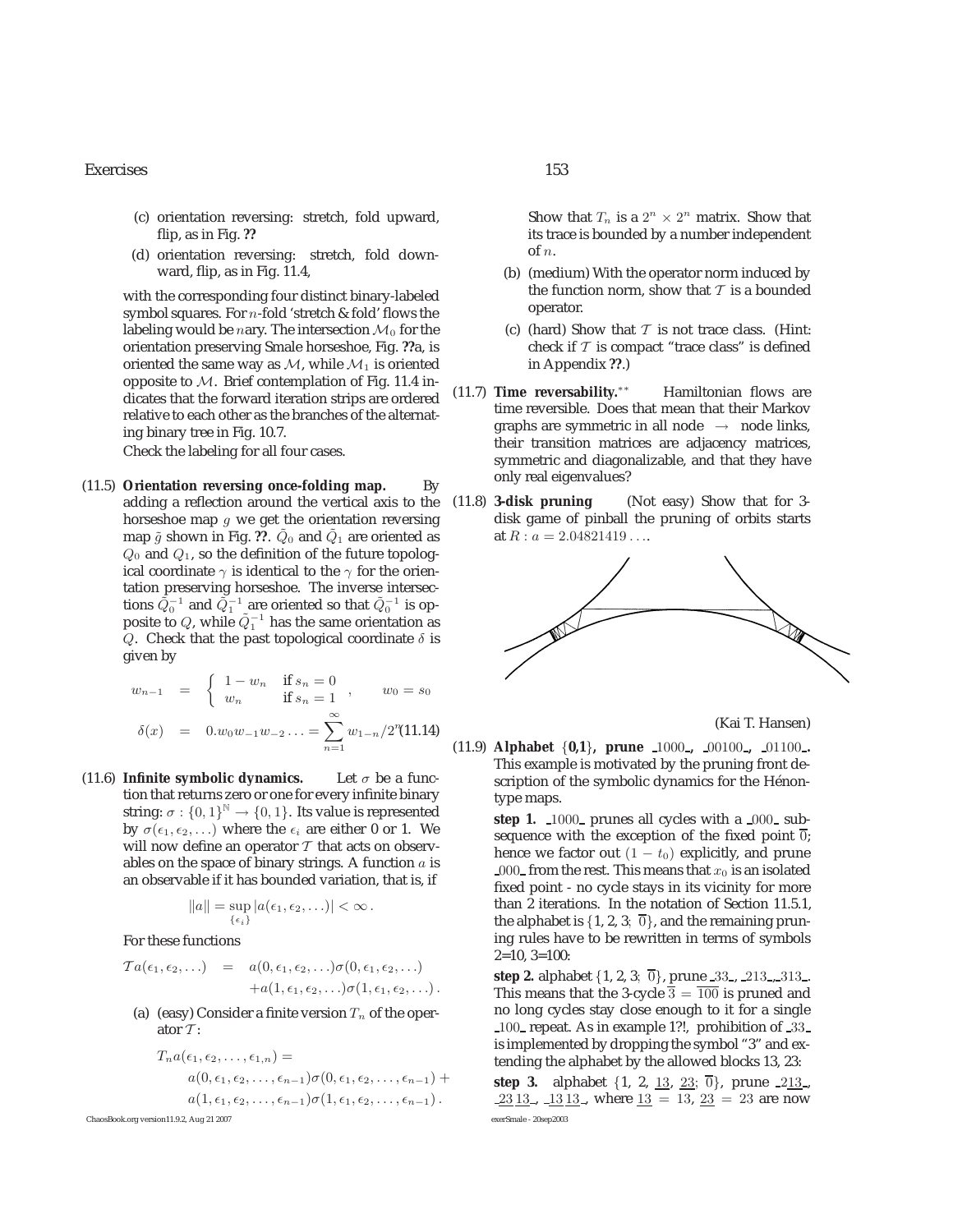used as single letters. Pruning of the repetitions 13 13 (the 4-cycle  $\overline{13} = \overline{1100}$  is pruned) yields the **result:** alphabet  $\{1, 2, 23, 113, 0\}$ , unrestricted 4ary dynamics. The other remaining possible blocks 213 , 2313 are forbidden by the rules of step 3. (continued as Exercise 13.21)

# **References**

- [1] E. Hopf, *Ergodentheorie* (Chelsea Publ. Co., New York 1948).
- [2] Hopf E 1942 "Abzweigung einer periodischen Lösung," *Bereich. S¨achs. Acad. Wiss. Leipzig, Math. Phys. Kl.* **94**, 15 (1942); "Bifurcation of a periodic solution from a stationary solution of a system of differential equations," transl. by L. N. Howard and N. Kopell, in *The Hopf bifurcation and its applications*, J. E. Marsden and M. Mc-Cracken, eds., pp. 163-193, (Springer-Verlag, New York 1976).
- [3] E. Hopf, "A mathematical example displaying features of turbulence," *Commun. Appl. Math.* **1**, 303 (1948).
- [4] T. Bedford, M.S. Keane and C. Series, eds., *Ergodic Theory, Symbolic Dynamics and Hyperbolic Spaces* (Oxford University Press, Oxford, 1991).
- [5] M.S. Keane, *Ergodic theory and subshifts of finite type*, in Ref. [4].
- [6] B. Kitchens, "Symbolic dynamics, group automorphisms and Markov partition", in *Real and Complex Dynamical Systems*, B. Branner and P. Hjorth, ed. (Kluwer, Dordrecht, 1995).
- [7] R. Bowen, *Markov partitions for Axiom A diffeomorphisms"*, *Amer. J. Math.* **92**, 725 (1970).
- [8] D. Ruelle, *Transactions of the A.M.S.* **185**, 237 (197?).
- [9] R. Bowen, *Periodic orbits for hyperbolic flows*, Amer. J. Math. **94**, 1-30 (1972).
- [10] R. Bowen, *Symbolic dynamics for hyperbolic flows*, Amer. J. Math. **95**, 429-460 (1973).
- [11] R. Bowen and O.E. Lanford *Math. ??* **??**,
- [12] R. Bowen and O.E. Lanford, *"Zeta functions of restrictions"*, pp. 43- 49 in *Proceeding of the Global Analysis*, (A.M.S., Providence 1968).
- [13] V.M. Alekseev and M.V. Jakobson, *Symbolic dynamics and hyperbolic dynamical systems*, Physics Reports, **75**, 287, (1981).
- [14] A. Manning, "Axiom A diffeomorphisms have rational zeta function", *Bull. London Math. Soc.***3**, 215 (1971).
- [15] A.N. Sarkovskii, "Coexistence of cycles of a continuous map of a line into itself", *Ukrainian Math. J.* **16**, 61 (1964).
- [16] J. Milnor and W. Thurston, *"On iterated maps of the interval"*, in A. Dold and B. Eckmann, eds., *Dynamical Systems, Proceedings, U. of Maryland 1986-87*, *Lec. Notes in Math.* **1342,** 465 (Springer, Berlin 1988).
- [17] W. Thurston, *"On the geometry and dynamics of diffeomorphisms of surfaces"*, *Bull. Amer. Math. Soc.* **19**, 417 (1988).
- [18] V. Baladi and D. Ruelle, *"An extension of the theorem of Milnor and Thurston on the zeta functions of interval maps"*, *Ergodic Theory Dynamical Systems* **14**, 621 (1994).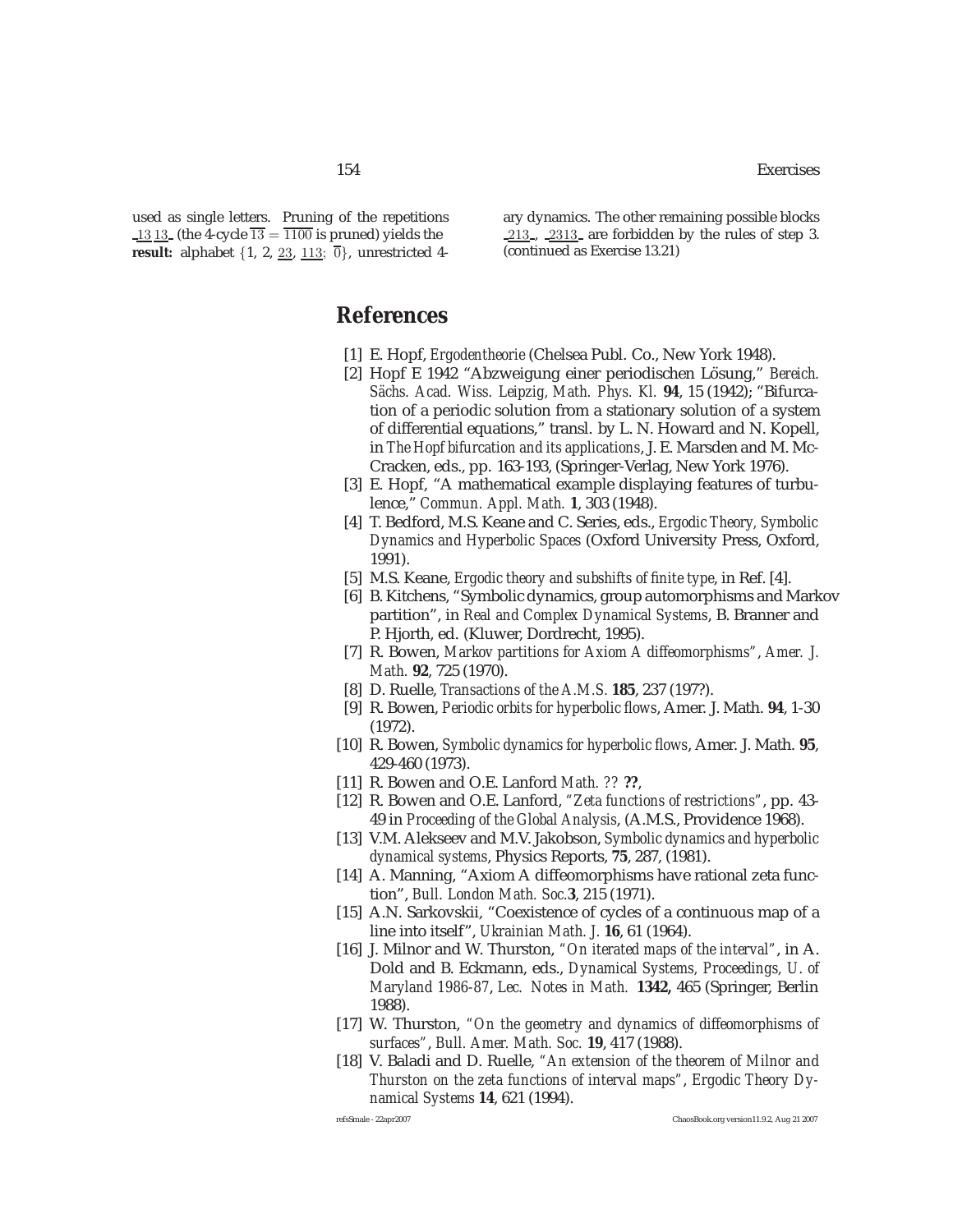#### 11.5. REFERENCES 155

- [19] V. Baladi, *"Infinite kneading matrices and weighted zeta functions of interval maps"*, *J. Functional Analysis* **128**, 226 (1995).
- [20] D. Ruelle, *"Sharp determinants for smooth interval maps"*, in F. Ledrappier, J. Lewowicz, and S. Newhouse, eds., *Proceedings of Montevideo Conference 1995* (Addison-Wesley, Harlow 1996).
- [21] V. Baladi and D. Ruelle, *"Sharp determinants"*, *Invent. Math.* **123**, 553 (1996).
- [22] P. Cvitanović, G.H. Gunaratne and I. Procaccia, *Phys. Rev.* A 38, 1503 (1988).
- [23] G. D'Alessandro, P. Grassberger, S. Isola and A. Politi, "On the topology of the Hénon Map", *J. Phys.* **A 23**, 5285 (1990).
- [24] F. Giovannini and A. Politi, "Generating partitions in Hénon-type maps," *Phys. Lett.* **A 161**, 333 (1992);
- [25] G. D'Alessandro, S. Isola and A. Politi, "Geometric properties of the pruning front," *Prog. Theor. Phys.* **86**, 1149 (1991).
- [26] Y. Ishii, "Towards the kneading theory for Lozi attractors. I. Critical sets and pruning fronts", Kyoto Univ. Math. Dept. preprint (Feb. 1994).
- [27] Y. Ishii, "Towards a kneading theory for Lozi mappings. II. A solution of the pruning front conjecture and the first tangency problem", *Nonlinearity* **10**, 731 (1997).
- [28] A. de Carvalho, Ph.D. thesis, CUNY New York 1995; "Pruning fronts and the formation of horseshoes", preprint (1997).
- [29] K.T. Hansen, *CHAOS* **2**, 71 (1992).
- [30] K.T. Hansen, *Nonlinearity* **5**
- [31] K.T. Hansen, *Nonlinearity* **5**
- [32] K.T. Hansen, *Symbolic dynamics III, The stadium billiard*, to be submitted to *Nonlinearity*
- [33] K.T. Hansen, *Symbolic dynamics IV; a unique partition of maps of Hénon type*, in preparation.
- [34] Fa-Geng Xie and Bai-Lin Hao, "Counting the number of periods in one-dimensional maps with multiple critical points", *Physica A* **202**, 237 (1994).
- [35] M. Benedicks and L. Carleson, *Ann. of Math.*, **122**, 1 (1985).
- [36] M. Benedicks and L. Carleson, *IXth Int. Congr. on Mathematical Physics*, B. Simon *et al.*, eds., p.489, (Adam Hilger, Bristol, 1989).
- [37] M. Benedicks and L. Carleson, *Ann. of Math.* **133**, 73 (1991).
- [38] G. D'Alessandro and A. Politi, "Hierarchical approach to complexity ...", *Phys. Rev. Lett.* **64**, 1609 (1990).
- [39] F. Christiansen and A. Politi, "A generating partition for the standard map", *Phys. Rev. E.* **51**, 3811 (1995); chao-dyn/9411005
- [40] F. Christiansen and A. Politi, "Guidelines for the construction of a generating partition in the standard map", *Physica D* **109**, 32 (1997).
- [41] F. Christiansen and A. Politi, "Symbolic encoding in symplectic maps", *Nonlinearity* **9**, 1623 (1996).
- [42] F. Christiansen and A. Politi, "Guidelines for the construction of a generating partition in the standard map", *Physica D* **109**, 32 (1997).
- [43] T. Hall, "Fat one-dimensional representatives of pseudo-Anosov